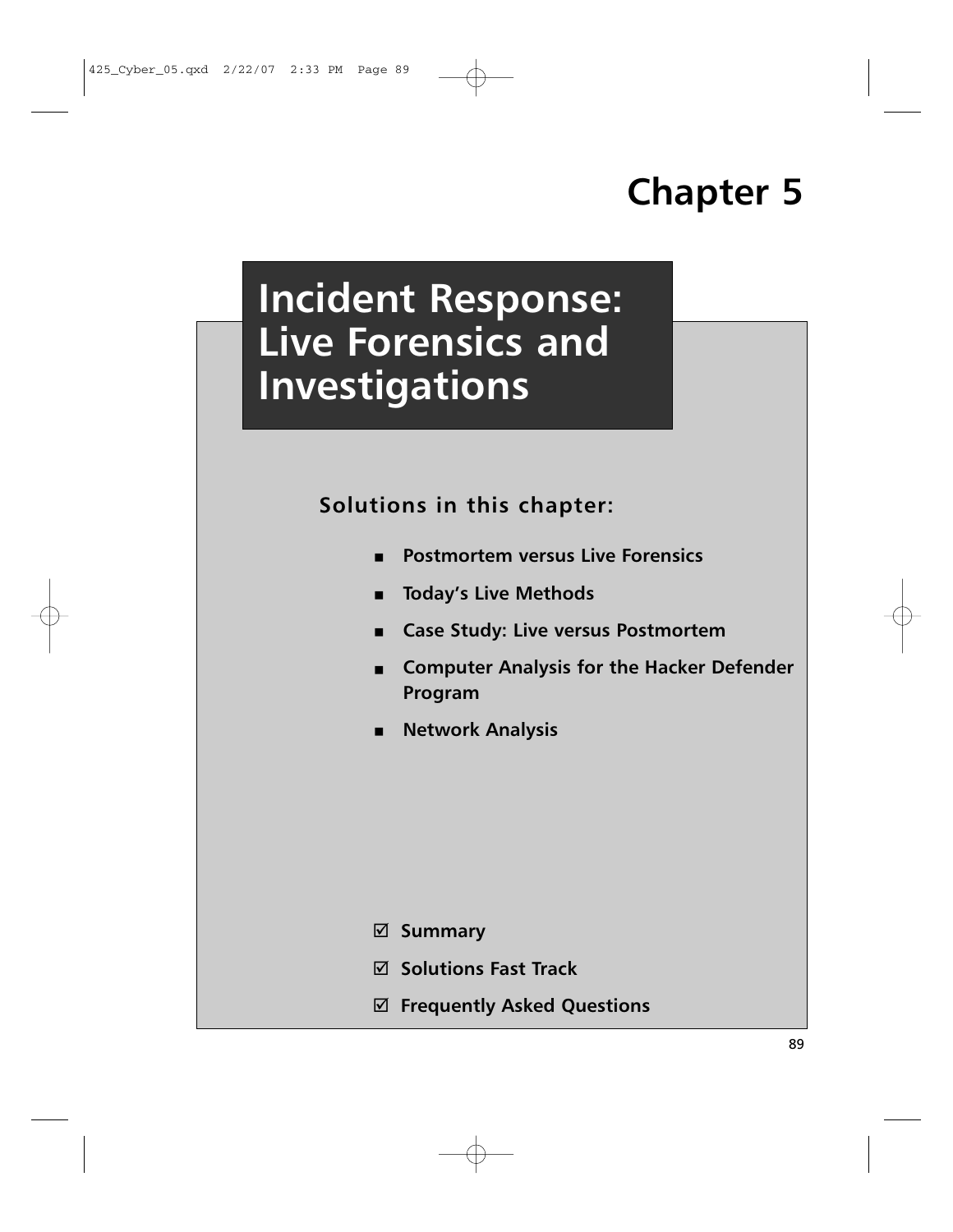## **Introduction**

To pull or not to pull the plug, that is the question.Today, cyber crime investigators are faced with the grueling task of deciding whether shutting down a computer system is the most efficient and effective method to gather potential electronic evidence.Traditionally, computer forensics experts agreed that shutting the computer system down in order to preserve evidence and eliminate the potential changing of information is best practice prior to examination. I remember having the phrases "shut it down," and "don't change anything" beaten into my brain during the numerous trainings I've attended throughout the years. However, one of the fundamental misconceptions with this philosophy is that computer forensics is the same as physical forensics. I would argue that they are not the same, given that computer forensics technology changes faster than traditional forensics disciplines like ballistics, serology, and fingerprint analysis.The second misconception is that we always collect everything at a physical crime scene. In a physical forensics environment, we commonly photograph the physical crime scene and take "reasonable" precautions to ensure the evidence is not disturbed.The truth is, in many cases, we only collect samples from a physical crime scene.

Nevertheless, we have accepted this methodology as best practice, and have backed ourselves into a litigation corner.The evolution of technology has put us face to face with the harsh reality that it is sometimes more advantageous to perform "Live" analysis than a "Postmortem" one.The problem is that live analysis often changes evidence by writing to the hard drive. File time stamps, Registry keys, swap files, and memory are just some of the items that can be affected when conducting analysis on a live computer system. Often, once the live analyst is done, the resulting MD5 hash will not match the hash collected prior to the live collection.

## **Postmortmem versus Live Forensics**

Why should we even consider conducting live investigations as a valid forensic methodology? The reason is we have to! In the pages that follow, I will discuss the need to move away from traditional methods of computer forensics and toward a live forensics model.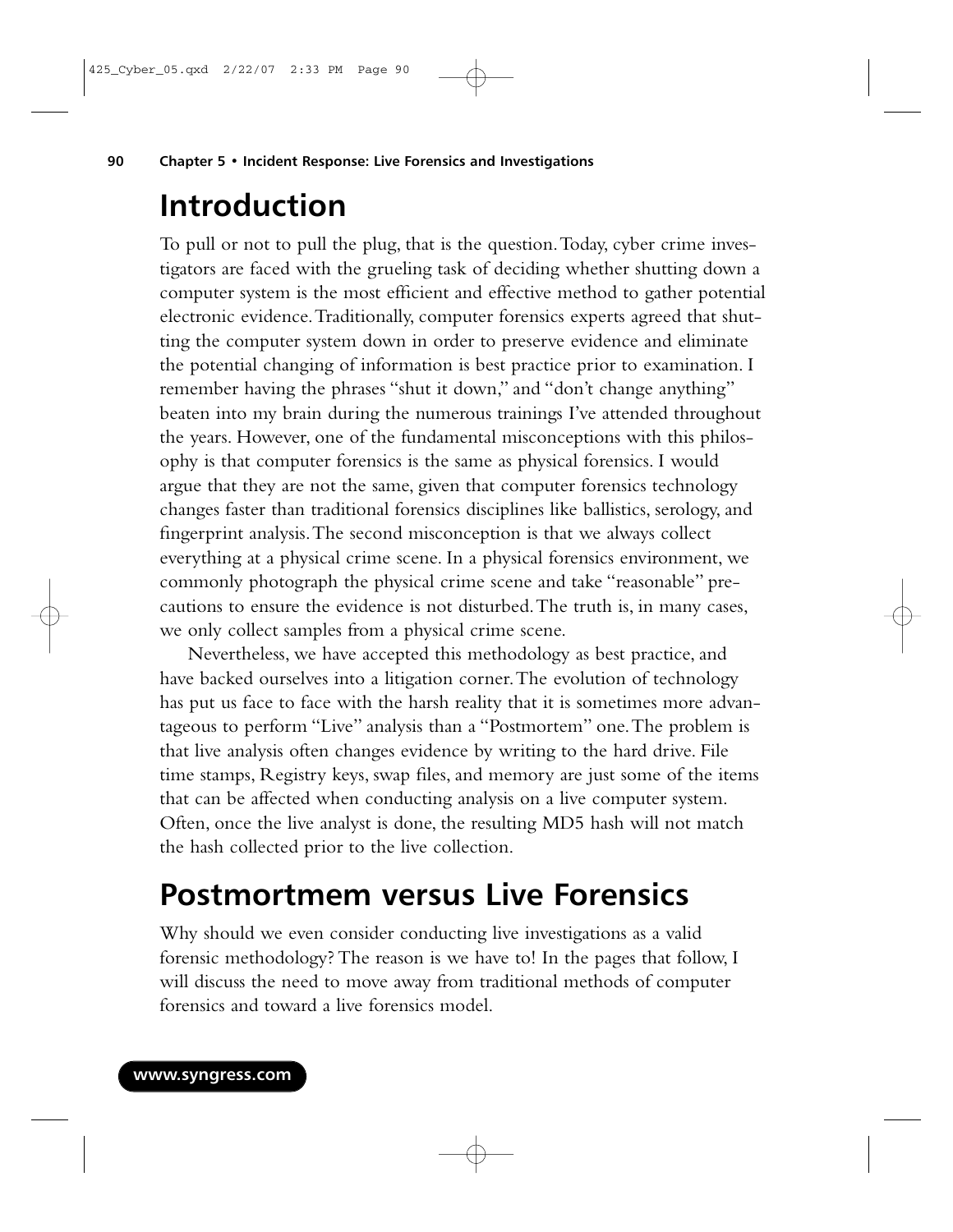#### **TIP**

Postmortem and live forensics are both great evidence gathering techniques. However, in cases where you can only conduct a postmortem forensics, the need to look at other systems within the environment is strengthened. This expansion of your scope to include other systems on the network will give you a better understanding of how the target system acted within its native environment.

### Evolution of the Enterprise

Technology has evolved in such a way that conducting live investigations is really the only option you have under certain circumstances. In the days of old, computer networks were simple. In today's world, the evolution of the enterprise network work makes it difficult for system administrators, IT security personal, and the like to be at more than one location. Managing IT resources at a single site can be a daunting task. Now think of the larger corporate network schema. Many companies have multiple computers at a single location.Additionally, those corporations may also have several locations in a city, country, or continent. What would happen to our resources if we had to respond to every site and pull the computer off the network to conduct a forensic analysis for every suspected compliance issue, security breach, or compromised host? This would be even worse if after all the effort, time, and resources, we conclude that none of the aforementioned even occurred. Sound familiar? It should, because it happens every day in the cyber world. Triage is a common practice when diagnosing problems within a network. It is our first reaction, and we don't necessarily assume we are under attack, or that our systems have been compromised. In a live forensic environment, IT security personnel could log on remotely, view running processes, dump physical memory, and make an educated guess as to whether or not the computer should be imaged remotely, or be physically removed from the network for further analysis. In this scenario, the investigator, using live forensics techniques, doesn't have to physically respond to the location to address the issue until they are satisfied with their initial inquiry.This methodology will help conserve resources.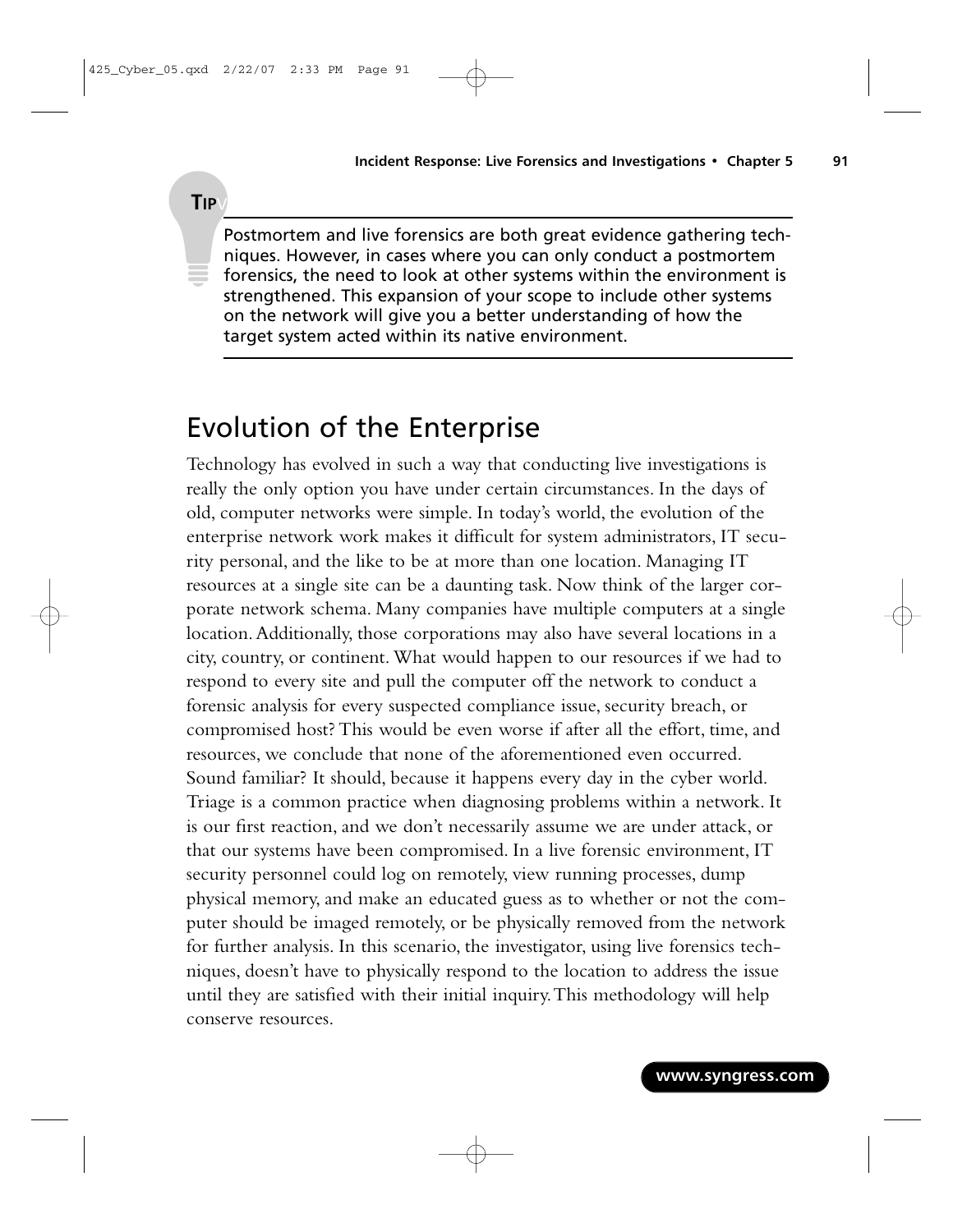### Evolution of Storage

Now back to pulling the pull. Once upon a time there was a server.This server was about 630 terabytes (TB) in size. It was responsible for handling the day-to-day operations of Company X, which traded stocks for its clients 24 hours a day.This server was believed to be compromised because of some unusual traffic detected within the log files of the firewall.This scenario presents us with the following issues. Problem 1: How are we going to fit this 630TB image into our 250GB USB2 external drive? Problem 2: How long would it take to image a drive that size? Problem 3:The machine cannot be shut down because the company would suffer a financial loss. In addition to all these issues, we must remember to make a bit-stream image, which was discussed earlier in Chapter 1. Let's discuss the preceding problems one at a time.

**Problem 1:** It's not possible. You will need a bigger drive.

**Problem 2:** The data resides on a substantially large server (630TB). Imaging the entire server is not practical, even though best practices dictate we should. Here is one of the reasons why: 630TB is equal to 6,926,923,254,988,880 bytes. 630 x 1,099,511,627,776 (1 Terabyte) = 6,926,923,254,988,880 bytes. See Table 5.1 to determine the byte sizes used in this scenario.

| <b>Drive Size</b> | <b>Numerical Representation</b> | 2 to the Following Power |
|-------------------|---------------------------------|--------------------------|
| 1 kilobyte        | 1,024                           | 10                       |
| 1 megabyte        | 1,048,576                       | 20                       |
| 1 gigabyte        | 1,073,741,824                   | 30                       |
| 1 terabyte        | 1,099,511,627,776               | 40                       |
| 1 petabyte        | 1,125,899,906,842,624           | 50                       |
| 1 exabyte         | 1,152,921,504,606,840,000       | 60                       |

|  |  | Table 5.1 Byte Conversion Chart |  |
|--|--|---------------------------------|--|
|--|--|---------------------------------|--|

Let's assume you use the ICS Image MASSter Solo-3 IT, which states it can duplicate hard drives at a rate of 3 GB a minute.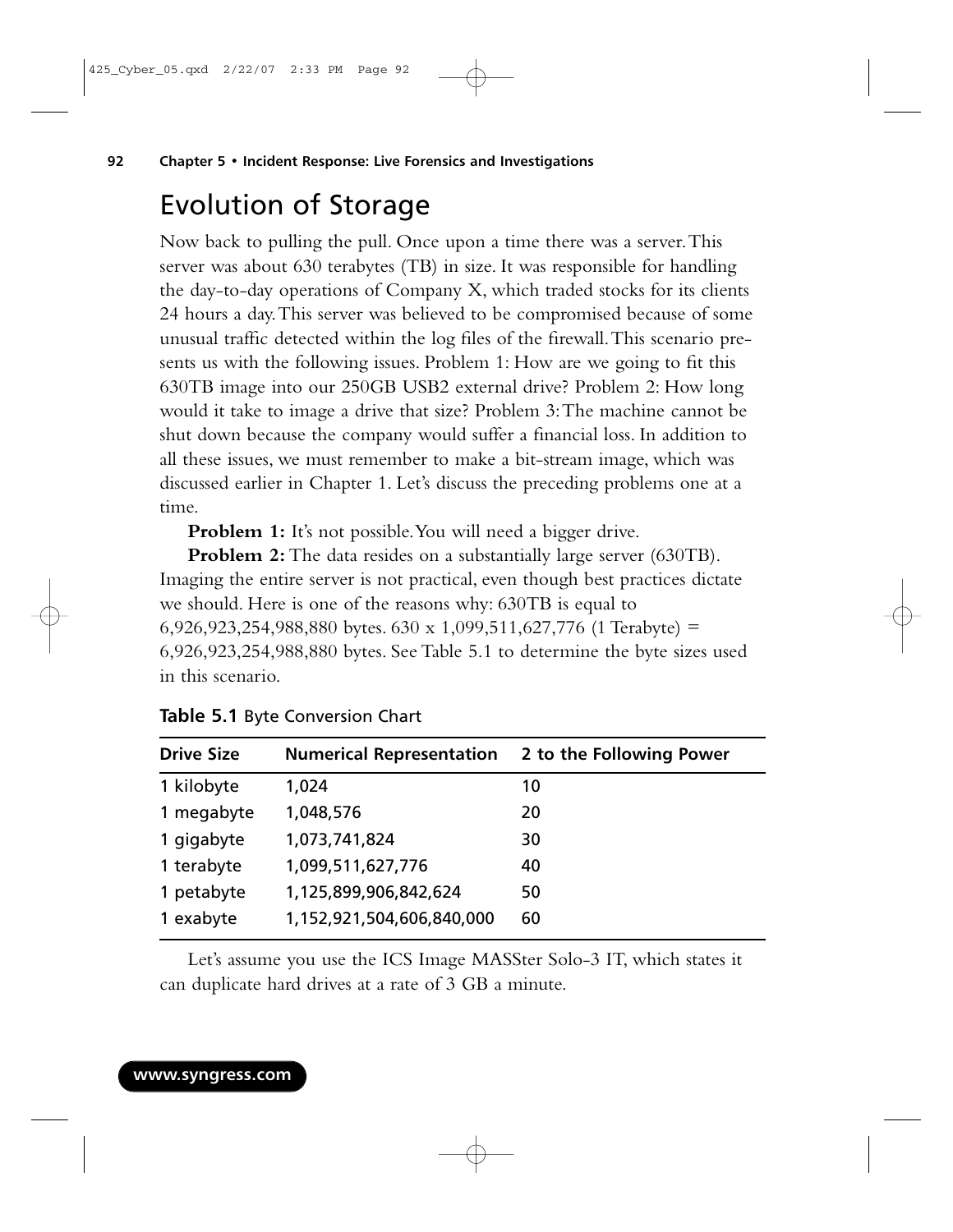- Divide 6926923254988880 / 3221225472 (3 gigabytes) = 2150400 total minutes
- Divide 2150400 minutes /60 minutes (1 hour) = 35840 total hours
- Divide 35840 total hours / 24 hours (1 day) = 1493 total days
- Divide 1493 days / 365 day (1 year) = over 4 years to image the entire drive.

As you can see from the preceding bullets, imaging the entire one-to-one drive is not practical. Even if you imaged the data, by utilizing additional resources, the analysis of such a large volume could prove just as prohibitive. The difference in conducting an analysis on such a large volume, as compared to specific data objects and/or smaller storage systems, (using a detective's analogy) would be equivalent to interviewing every person who lives on a block where a homicide has occurred (reasonable), versus interviewing everyone who lives in the city of the homicide victim (not reasonable).

### Notes from the Underground…

#### **Using Compression**

If you're thinking that the use of compression could solve the preceding problems, you would be mistaken. Compression increases the time it takes to image the server's hard drive because the compression algorithm needs to examine and remove the redundant items prior to compressing them. Additionally, it would still be impossible to compress the larger hard drive into the smaller USB external drive.

**Problem 3:** Shutting down the server is also not an option since the most obvious side effect would be the economic harm Company X would experience as a result. Many systems in existence today are mission critical, such as those supporting health care, transportation, and so on, and they couldn't be shut down without causing detrimental effects.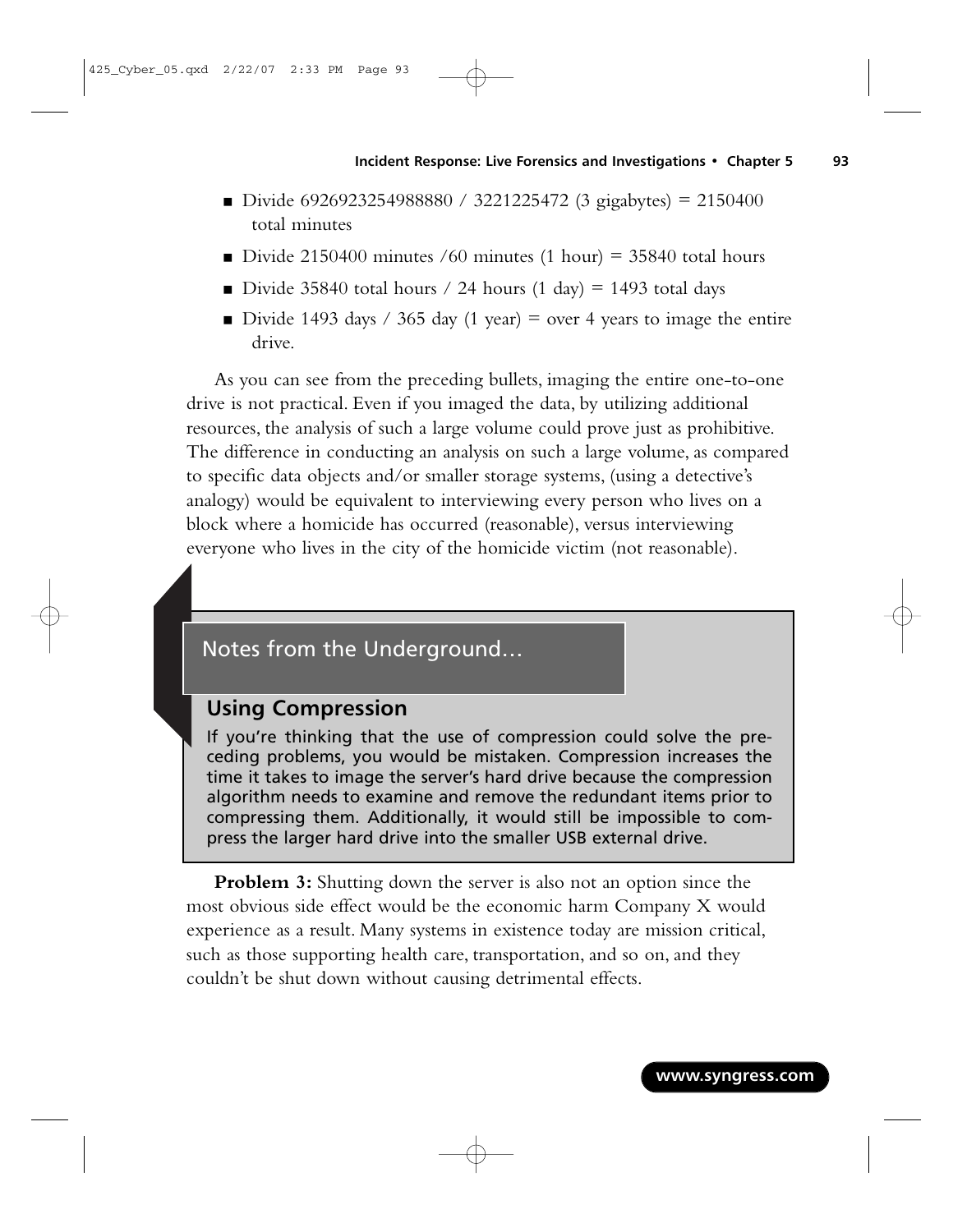### Encrypted File Systems

The use of encryption has increased during the last few years. Its increased use presents a unique problem to investigators when conducting postmortem analysis. When encryption is applied to a data object, the contents of that object are illegible. Encryption, by default, is designed to obfuscate, and sometimes compress, the contents of the data object it encrypts. Once encrypted, the object's contents are hidden and are pretty much impossible to interpret. Encryption is applied to these data objects in one of three ways.The first implementation is file level encryption, in which individual files are encrypted. Figure 5.1 shows the contents of an encrypted file.

**Figure 5.1** File Contents When the File Is Encrypted Using AccessData's FTK Imager

| $Q$ FTK Imager                                               |                                                                                                                                                   | $\Box$<br>$\sim$    |
|--------------------------------------------------------------|---------------------------------------------------------------------------------------------------------------------------------------------------|---------------------|
| File View Mode Help                                          |                                                                                                                                                   |                     |
| $\Box \Box \Box = \Box \Box \Box \Box \blacksquare$<br>40. 金 |                                                                                                                                                   |                     |
| Evidence Tree<br>$\times$                                    | File List                                                                                                                                         | $\times$            |
| □ Q BESTCRYPT                                                | Date Modified<br>Type<br>Name<br>Size                                                                                                             |                     |
| To C:\Documents and Settings\Arc Enterprises\Desl-           | BestCrypt.bca<br>70 KB Regular file<br>2/3/2007 8:22:                                                                                             |                     |
|                                                              |                                                                                                                                                   |                     |
|                                                              |                                                                                                                                                   |                     |
|                                                              |                                                                                                                                                   |                     |
|                                                              |                                                                                                                                                   |                     |
|                                                              |                                                                                                                                                   |                     |
|                                                              |                                                                                                                                                   |                     |
|                                                              | 0aa70 32 53 31 a6 d6 3c 24 2a-39 6e a4 88 f3 fd df 6a 2S1!0c\$*9nx.6ýBj                                                                           | $\hat{\phantom{a}}$ |
|                                                              | 0aa80 3f 05 d9 29 fe 2f c5 e7-0e f2 46 49 9e c3 75 d4 2.0)p/Ac.oFI.Au0                                                                            |                     |
|                                                              | 0aa90 df 1f 97 fa cd ff f2 51-56 8e 8c 84 3e fe 52 fe B. úÍvouv>bRb                                                                               |                     |
| $\vert \langle \vert \vert$<br>$\rightarrow$<br>III          | 0aaa0 98 5b 9c 99 dd b8 46 17-78 6b 3d 00 8c eb 07 da   f · Ý F xk= · ë Ú                                                                         |                     |
| $\times$<br>Properties                                       | 0aab0 bb 7b 00 00 0c b0 d2 10-3d f9 ba 2b 53 35 c8 ed > { 0 - u <sup>o</sup> + \$5E1                                                              |                     |
| $\overline{\phantom{a}}$<br>□ General                        | 0aac0 a6 4e 2f 4b 6a 5f ef 08-ad 00 4b 5b 36 a7 6f 42  N/Ki 1 - KI6SoB                                                                            |                     |
| BestCrypt.bca<br>Name                                        | OaadO 8b a3 fl e8 d5 fl 1d 68-91 78 5e d7 48 9a 9d 9c .£ñèOn.h.x^xH<br>0aae0 7d 4c el 87 ff 66 67 3a-53 16 19 cf 4b 87 d3 9d }Lá·vfg: S· IK·0·    |                     |
| File Class<br>Regular file                                   | 0aaf0 6d 36 c5 3d ab 25 fa d5-a6 33 47 b5 73 cc f8 96 m6Å=«%úŐ!3GusÌø·                                                                            |                     |
| File Size<br>71.168                                          | 0ab00 d4 34 47 01 49 47 d5 36-bd 27 ab 4c df 5e 36 02 04G IG06%' <lb^6.< td=""><td></td></lb^6.<>                                                 |                     |
| 2/3/2007 8:23:23 PM<br>Date Accessed                         | 0ab10 1a 1f 33 f5 0f d5 84 00-74 7c 0b bb f7 0f c8 37 . 36 0 . tl > + E7                                                                          |                     |
| Date Created<br>2/3/2007 8:22:02 PM                          | 0ab20 20 cd e6 bc a5 c4 5e ba-4a aa fc e0 a5 al 45 56   feWWA^°J*üà¥;EV                                                                           |                     |
| Date Modified<br>2/3/2007 8:22:25 PM                         | 0ab30 66 62 57 b5 f2 58 89 b7-cc ec 20 ce f3 0e 95 5c fbWuòX· Ìì Îó· \                                                                            |                     |
|                                                              | 0ab40 Lc fl ba ed 91 5a 57 a6-32 3d b6 03 58 39 c6 3e +ñ°i 2W;2=¶ X9&>                                                                            |                     |
|                                                              | 0ab50 f0 c3 e9 43 96 4e fa 19-5d be 0e 94 2e 65 30 ff 8ÅéC Nú 1% . e0v<br>0ab60 55 92 1d a5 b8 de a4 01-ca d0 33 55 78 87 76 50 U·¥ Px· ED3Ux· vP |                     |
|                                                              | 0ab70 ea 8a bb 9e 15 25 34 8b-1d f5 91 43 5f b3 64 d6 ê » · · *4 · ö · C 'dÖ                                                                      |                     |
|                                                              |                                                                                                                                                   | $\checkmark$        |
| Properties Hex Value Interpreter                             | Sel start = 43632, len = 256                                                                                                                      |                     |
| For Help, press F1                                           |                                                                                                                                                   |                     |

In order for an examiner to perform a postmortem analysis, he must first decrypt the file. Figure 5.2 shows a decrypted file.This could prove extremely difficult if the investigator does not have access to the encrypted file's password. No password may result in having to use a password cracking program. This decrypting process may prove useless if the password is too large, or the file is encrypted with a strong encryption algorithm and implementation.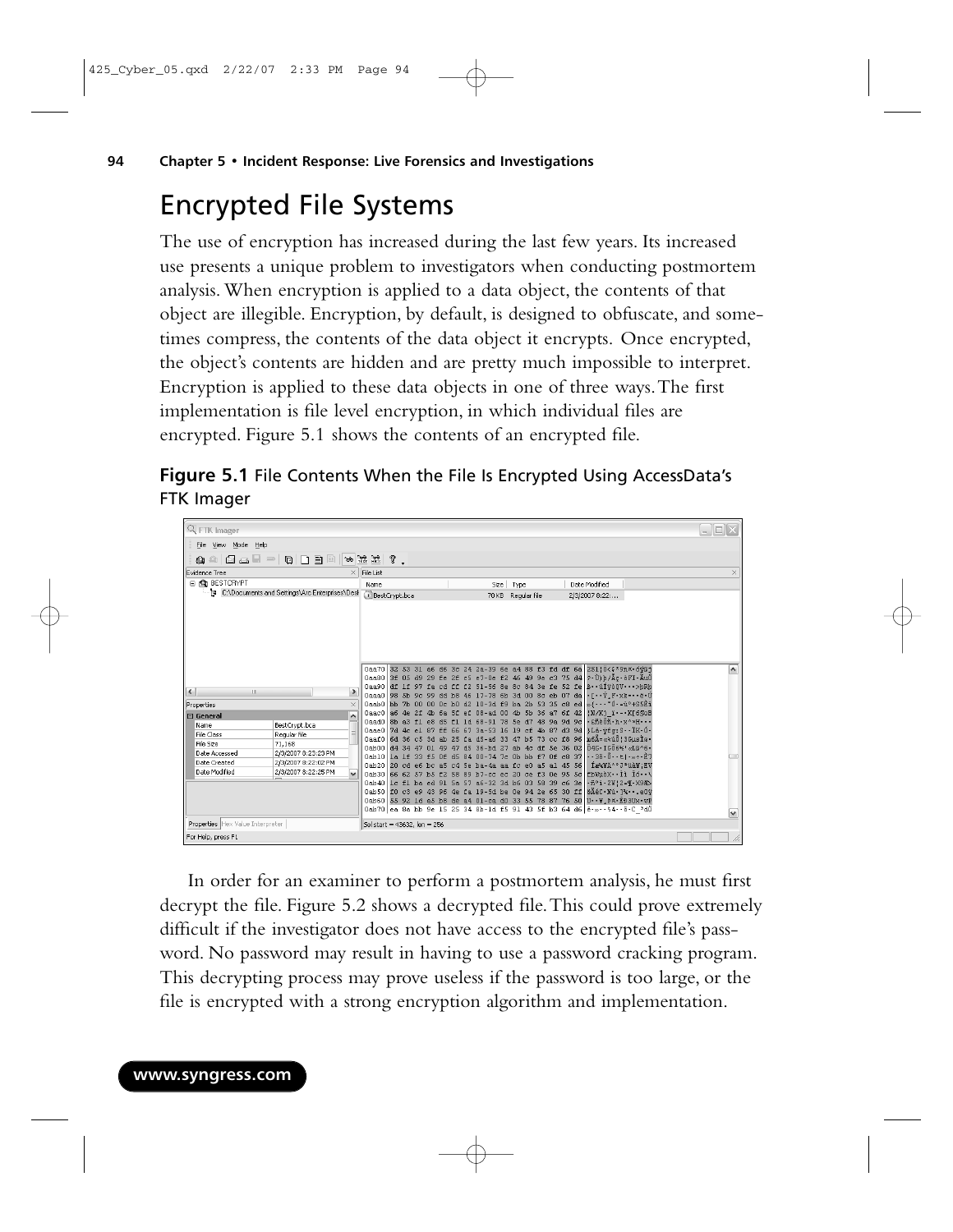**Figure 5.2** File Contents When the File Is Not Encrypted Using AccessData's FTK Imager

| Q FTK Imager                                                                  |                                                                                                                                                    | $ \Box$ $\times$ |
|-------------------------------------------------------------------------------|----------------------------------------------------------------------------------------------------------------------------------------------------|------------------|
| File View Mode Help                                                           |                                                                                                                                                    |                  |
| 6 & F - [ [ ] B [ ]<br>$\bullet$ $\circ$                                      | ☆ 篇誤 ?                                                                                                                                             |                  |
| Evidence Tree                                                                 | $\times$ File List                                                                                                                                 |                  |
| <b>⊟ Q</b> BESTCRYPT                                                          | Date Modified<br>Name<br>Size Type                                                                                                                 |                  |
| [# C:\Documents and Settings\Arc Enterprises\Desl [w] Bag-and-tag-Chapter.doc | 239 KB Regular file<br>2/3/2007 4:28:                                                                                                              |                  |
|                                                                               |                                                                                                                                                    |                  |
|                                                                               |                                                                                                                                                    |                  |
|                                                                               |                                                                                                                                                    |                  |
|                                                                               |                                                                                                                                                    |                  |
|                                                                               |                                                                                                                                                    |                  |
|                                                                               |                                                                                                                                                    |                  |
|                                                                               | 0cf00 20 6f 62 6a 65 63 74 73-20 77 69 74 68 20 65 76<br>objects with ev                                                                           | ۸                |
|                                                                               | 0cf10 69 64 65 6e 74 69 61 72-79 20 76 61 6c 75 65 20 identiary value                                                                              |                  |
| $\leq$<br>$\rightarrow$<br>III                                                | 0cf20 61 72 65 20 73 65 69 7a-65 64 20 6f 72 20 69 66 are seized or if                                                                             |                  |
|                                                                               | 0cf30 20 74 68 65 20 73 74 6f-72 61 67 65 20 6d 65 64<br>the storage med<br>0cf40 69 61 20 69 73 20 73 65-69 7a 65 64 20 77 69 6c ia is seized wil |                  |
| Properties                                                                    | 0cf50 6c 20 6c 69 6b 65 6c 79-20 62 65 20 64 65 70 65 1 likely be depe                                                                             |                  |
| $\boxdot$ General                                                             | 0cf60 6e 64 65 6e 74 20 6f 6e-20 74 68 65 20 74 65 63 ndent on the tec                                                                             |                  |
| Bag-and-tag-Chapter.doc<br>Name<br>Regular file<br>File Class                 | 0cf70 68 6e 69 63 61 6c 20 70-72 6f 77 65 73 73 20 6f hnical prowess o                                                                             |                  |
| File Size<br>244.224                                                          | 0cf80 66 20 74 68 65 20 72 65-73 70 6f 6e 64 69 6e 67 f the responding                                                                             |                  |
| Date Accessed<br>2/3/2007 8:33:14 PM                                          | 0cf90 20 69 6e 76 65 73 74 69-67 61 74 6f 72 2e 20 54 investigator. T                                                                              |                  |
| Date Created<br>2/3/2007 8:30:28 PM                                           | 0cfa0 68 65 20 62 65 73 74 20-73 69 74 75 61 74 69 6f he best situatio<br>0cfb0 6e 20 77 6f 75 6c 64 20-62 65 20 74 6f 20 68 61 n would be to ba   |                  |
| Date Modified<br>2/3/2007 4:28:20 AM<br>$\checkmark$                          | 0cfc0 76 65 20 42 69 6c 6c 20-47 61 74 65 73 20 68 69 ve Bill Gates hi                                                                             |                  |
|                                                                               | 0cfd0  6d 73 65 6c 66 20 77 69-74 68 20 61 20 63 61 64  mself with a cad                                                                           |                  |
|                                                                               | 0cfe0 72 65 20 6f 66 20 4d 69-63 72 6f 73 6f 66 74 20 re of Microsoft                                                                              |                  |
|                                                                               | 0cff0 70 72 6f 67 72 61 6d 6d-65 72 73 20 72 65 73 70 programmers resp                                                                             |                  |
|                                                                               | 0d000 6f 6e 64 20 74 6f 20 70-72 6f 70 65 72 6c 79 20 ond to properly                                                                              | v                |
| Properties Hex Value Interpreter                                              | Sel start = 53009, len = 239                                                                                                                       |                  |
| For Help, press F1                                                            |                                                                                                                                                    |                  |

The second method used when applying encryption is volume level encryption. In this case, a volume within the hard disk is encrypted. Figure 5.3 shows an encrypted volume.

**Figure 5.3** A BestCrypt Encrypted Volume

| BestCrypt Volume Encryption |                                | Volume Sectors Rescue Options View Help |          |          | $\sim$                          |                                      |
|-----------------------------|--------------------------------|-----------------------------------------|----------|----------|---------------------------------|--------------------------------------|
|                             |                                | 990000007                               |          |          |                                 |                                      |
| Volume                      | Status                         |                                         |          |          | Capacity Free Space File System | Syst                                 |
| $= (E)$                     | SQ004214P01 (C:) Not Encrypted | Not Formatted or Not Mounted            | 93.16 GB | 26.30 GB | <b>NTFS</b>                     | Syste                                |
|                             | <b>Enter password</b>          |                                         |          |          |                                 |                                      |
| $\delta =$                  | Volume:                        | (E)                                     |          |          |                                 |                                      |
| ≺                           | Password:                      |                                         |          |          |                                 | $\rightarrow$<br>$\hat{\phantom{a}}$ |
| Ġ.<br>Basi<br>117           |                                | <b>OK</b>                               | Cancel   |          |                                 |                                      |
|                             |                                |                                         |          |          |                                 |                                      |
|                             |                                |                                         |          |          |                                 | $\equiv$<br>$\checkmark$             |
| Ready                       |                                |                                         |          |          |                                 |                                      |

The third method used when encrypting a data object is whole disk encryption.This is when the entire hard drive is in encrypted. Figure 5.4 offers a forensic image of a fully encrypted disk.As you can see, its contents are illegible, and are of little value to a forensic examiner.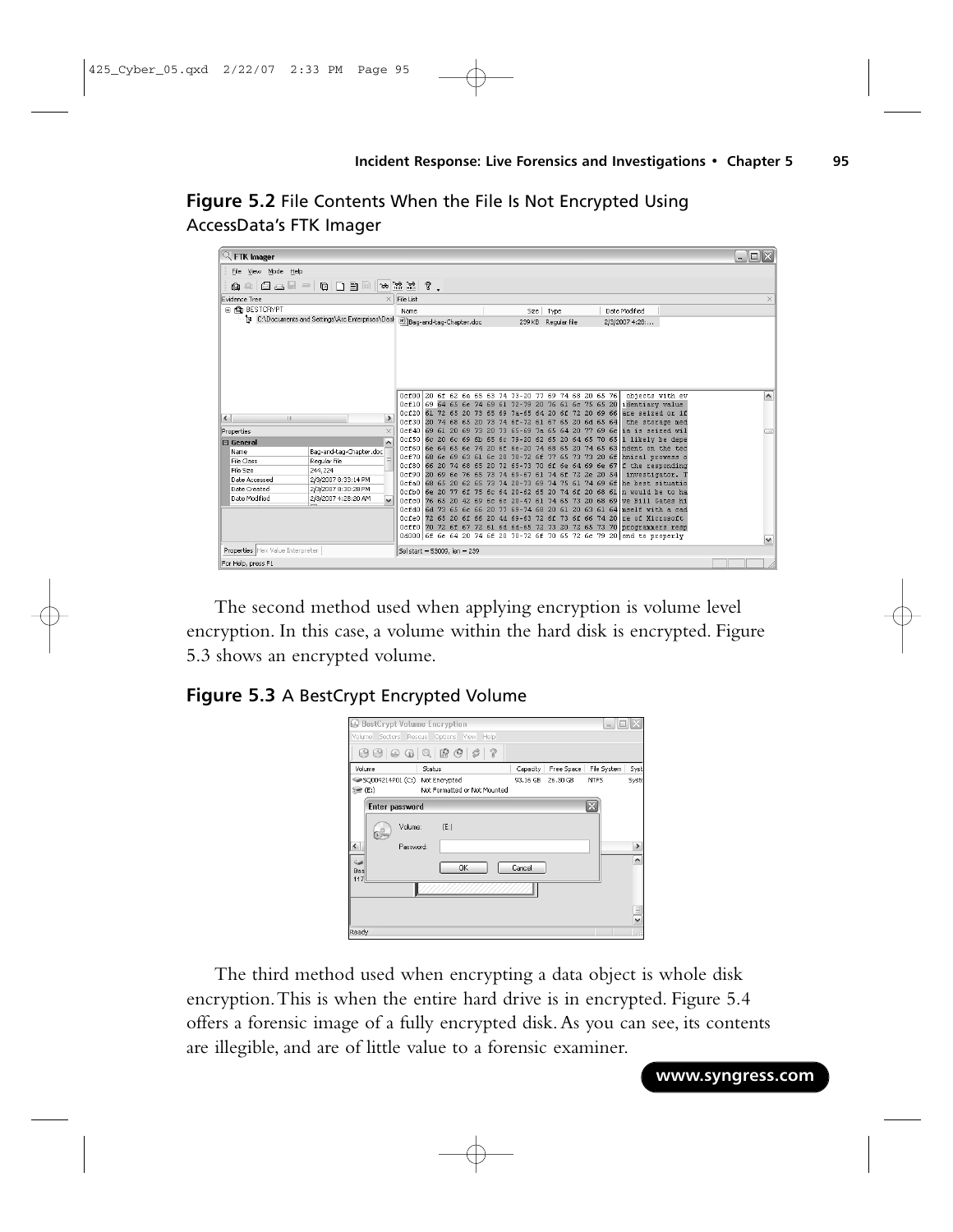**Figure 5.4** A Forensic Image of an Encrypted Hard Drive Using AccessData's FTK Imager

| Q FTK Imager                                                                                                                  |                                                                                                                                                                                                                                                                                                                                                                                    | $ \Box$ $\times$ |
|-------------------------------------------------------------------------------------------------------------------------------|------------------------------------------------------------------------------------------------------------------------------------------------------------------------------------------------------------------------------------------------------------------------------------------------------------------------------------------------------------------------------------|------------------|
| File View Mode Help                                                                                                           |                                                                                                                                                                                                                                                                                                                                                                                    |                  |
| A 4 B B B D N R M X X ? .                                                                                                     |                                                                                                                                                                                                                                                                                                                                                                                    |                  |
| Evidence Tree                                                                                                                 | $\times$ File List                                                                                                                                                                                                                                                                                                                                                                 | $\times$         |
| □ <b>Q</b> Bestcrypt Drive.001                                                                                                | Date Modified<br>Size Type<br>Name                                                                                                                                                                                                                                                                                                                                                 |                  |
| □ Partition 1 [117MB]<br>in To Unrecognized file system [FAT]<br>in the Unpartitioned Space [basic disk]<br>unallocated space | 31d1300 ee al f2 08 fe 51 92 ac-aa 29 fa 44 2a da 82 al iio b0 - 'uD*0';                                                                                                                                                                                                                                                                                                           | $\sim$           |
| Properties                                                                                                                    | 31d1310 2a af 24 54 5c ae 73 aa-9f 3e 7b 44 f8 0f b5 7f $\frac{\pi}{3}$ T\@s <sup>2</sup> .>{Ds.u.<br>31d1320 4a 64 7e c1 a3 cf 9e d1-3e 03 ed 5f d2 99 1f b0 Jd~Á£Ï Ñ> í Ú··<br>31d1330 69 aa 0a 93 7f 68 71 22-cc da 52 9b 99 la cd f6 1 <sup>2</sup> hq"lUR 10<br>31d1340 9a 75 89 22 b5 ad a3 92-58 36 9e 07 01 f6 c1 73 $\cdot$ u $\cdot$ "u-£ $\cdot$ X6 $\cdot$ $\cdot$ oas |                  |
| $\boxminus$ Partition Information                                                                                             | 31d1350 d4 26 8c 05 de 1c 4d 4f-a7 c5 01 c5 5e 05 99 ed 0a · 1 M0SA A · · 1<br>31d1360 5a 6b 9b 59 36 54 92 97-70 4f a5 dc 7b 81 6d 26 Zk Y6T · p0\Ut ms                                                                                                                                                                                                                           |                  |
| $\overline{2}$<br><b>Starting Sector</b><br>Sector Count<br>239,869                                                           | 31d1370 59 dc 57 f7 47 a5 40 8d-0e 0b 45 1d c6 d1 a6 d0 YUW+G¥@E. EW D                                                                                                                                                                                                                                                                                                             |                  |
|                                                                                                                               | 31d1380 09 d9 00 8d 2b 4e 34 28-ec 66 e4 2f 8e 44 8a f7 $\cdot$ $\cdot$ $\cdot$ $+$ $N4$ (if a $\cdot$ $\cdot$ $\cdot$                                                                                                                                                                                                                                                             |                  |
|                                                                                                                               | 31d1390 cf 9e dl 3e 03 ed 5f d2-99 lf b0 68 f3 e7 b4 4f i ib i 0 . hóc 0<br>31d13a0 80 fb 57 f4 a6 47 ec 1a-6a 82 a5 45 da 43 d2 3b · úWô!Gi· i· ¥EÚCO:                                                                                                                                                                                                                            |                  |
|                                                                                                                               | 31d13b0 42 89 ba 36 fa d3 6e 06-a7 c5 83 6b 0b 6f 41 76 B. 6ú0n SA. k oAv                                                                                                                                                                                                                                                                                                          |                  |
|                                                                                                                               | 31d13c0 96 5b 2c bd 2d 62 48 8e-b2 9d 98 4d a4 74 13 13 1-1, 2-bH - 8 - Mxt -                                                                                                                                                                                                                                                                                                      |                  |
|                                                                                                                               | 31d13d0 70 la le a7 0e 2e 73 25-23 30 06 26 c6 b0 dd d6 p···S·.s%#0·&E*Y0                                                                                                                                                                                                                                                                                                          |                  |
|                                                                                                                               | 31d13e0 d0 67 ed ea db 0d db 3e-ba d9 d8 d0 63 de da 55 DoiêÛ Û>°ÙØDcÞÚU                                                                                                                                                                                                                                                                                                           |                  |
|                                                                                                                               | 31d13f0 15 6c d8 4a 68 f9 4e 24-41 61 85 6c 42 3b 4d f4 10JhùNsAa 1B:Mô<br>31d1400 5e 56 95 3b c3 e2 2a 44-88 a8 16 1e 7c f6 89 f0 ^V : Åâ*D ^ · '  ö 8                                                                                                                                                                                                                            |                  |
|                                                                                                                               |                                                                                                                                                                                                                                                                                                                                                                                    | $\checkmark$     |
| Properties Hex Value Interpreter                                                                                              | Cursor pos = $0;$ log sec = $0;$ phy sec = 2                                                                                                                                                                                                                                                                                                                                       |                  |
| For Help, press F1                                                                                                            |                                                                                                                                                                                                                                                                                                                                                                                    |                  |

When conducting postmortem forensic analysis against the first two methods, investigators often hope to find artifacts of an encrypted file in its decrypted state that may be left in allocated or unallocated space.These artifacts are sometimes created once the document has been opened, or when the plug has been pulled while the file is still displayed on the screen. While this is a valid premise, recovery of these artifacts may not always be successful. Moreover, performing a proper shutdown may further decrease your chances of finding such evidence. In Figure 5.5, you will notice that the program BestCrypt offers to open the file in a temporary folder, and then securely delete the file when the program is closed.

When you use live forensics, the chances are significantly greater to view the contents of the encrypted file. If the document is open, it will most likely be loaded into physical memory. In a live forensic environment, the investigator could image the physical memory of the computer system and glean useful information about what files and programs the suspect may be currently using. So, before pulling the plug, it may be worth our while to examine the contents of the physical memory. Figure 5.6 shows one example of how we could image physical memory by using a network forensics tool.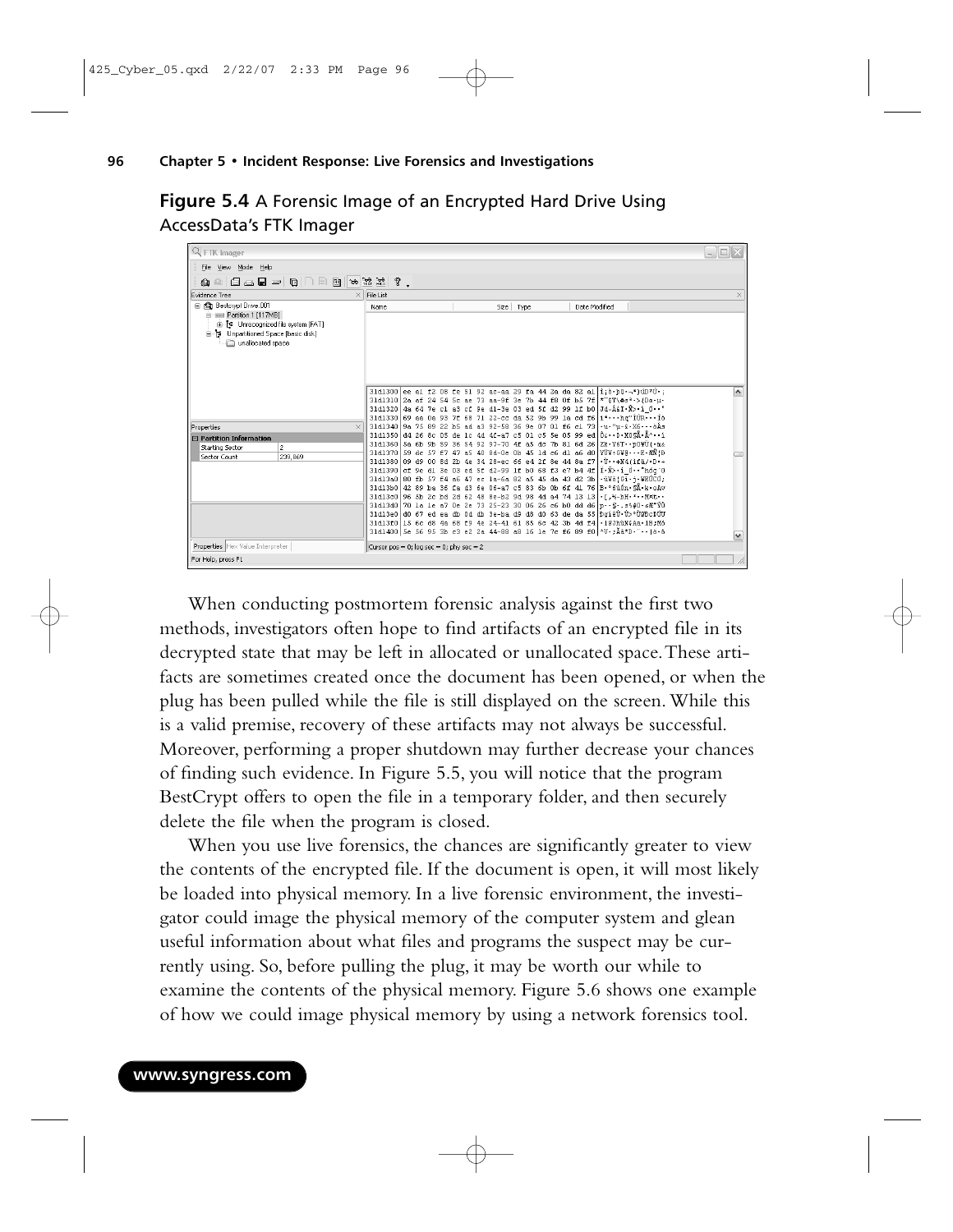**Figure 5.5** A File-Cleaning Operation Offered by BestCrypt



#### **Figure 5.6** The Technologies Pathways' ProDiscover IR Imaging Screen

| <b>Capture Image</b>                  |                                              |       |
|---------------------------------------|----------------------------------------------|-------|
| Source Drive                          | Physical Memory 894.102 MB                   |       |
| Destination:                          | C:\Documents and Settings\A<br>$\rightarrow$ | Split |
| Image Format:                         | ProDiscover Format (recommended)             |       |
| Total sectors to capture :            | 1831120<br>HPA                               |       |
| ProDiscover Image<br>Technician Name: | Anthony Reyes                                |       |
| 2<br>Image Number:                    |                                              |       |
| Description:<br>BestCrypt Test        |                                              |       |
| Compression<br>$C$ Yes<br>$F$ No      | Password                                     |       |
|                                       | 0K<br>Cancel                                 |       |

Once the image has been created, we can examine its contents. In Figure 5.7, you will notice the contents of the encrypted file are displayed in a readable format in the lower right-hand pane. Recovery of this information is because the file has been unencrypted by the user who is currently working with the document. Additionally, in Figure 5.8 you can see the BestCrypt program is running in physical memory.This information is also displayed in the lower right-hand pane.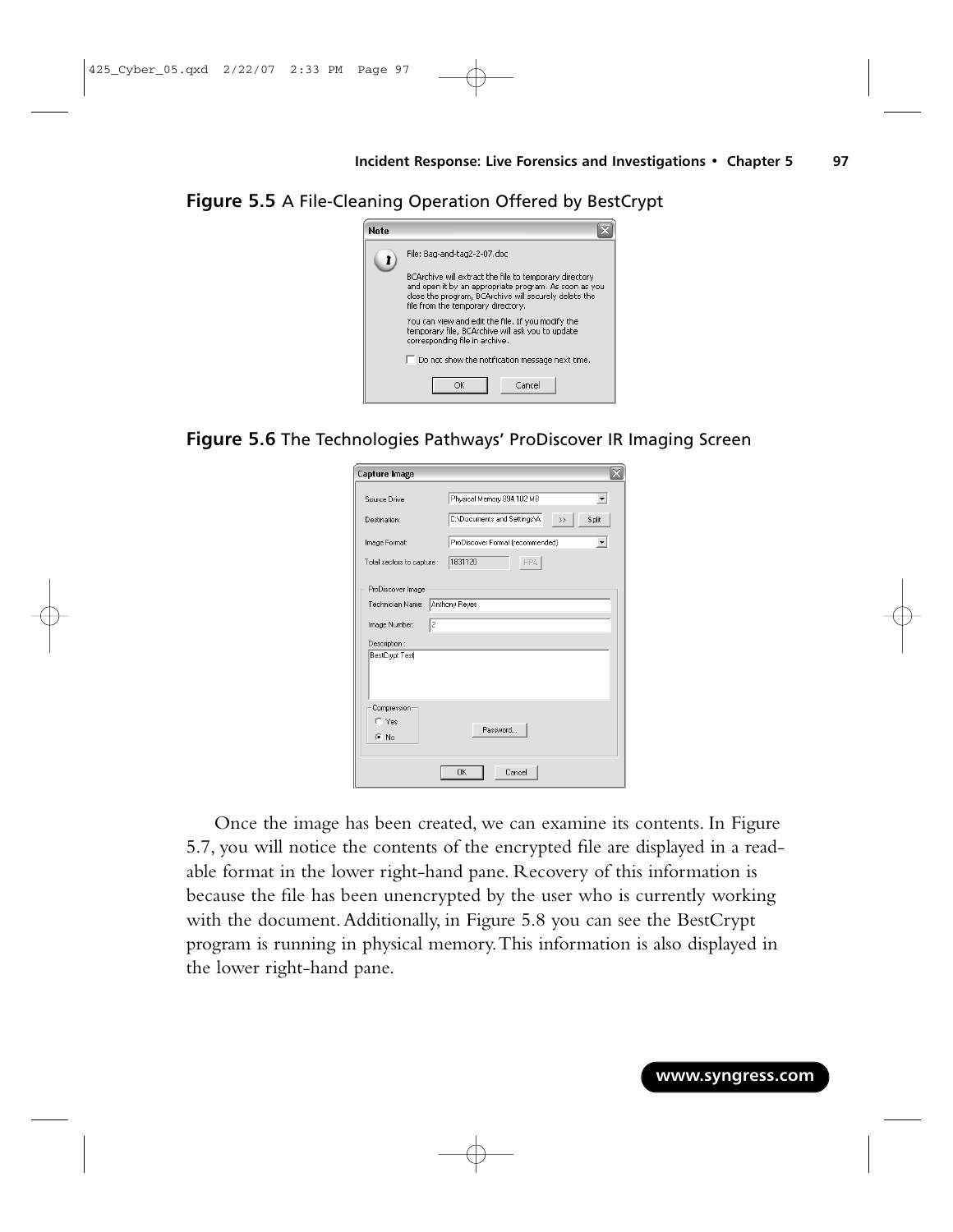

| <b>夏</b> ProDiscover IR - 1<br>Network Action View<br>Tools IR<br>File:<br>Help |                                                   |                                                                |                                                                                                   | $\mathbb{F}$ $\times$   |
|---------------------------------------------------------------------------------|---------------------------------------------------|----------------------------------------------------------------|---------------------------------------------------------------------------------------------------|-------------------------|
| New<br>open<br>Project<br>g<br>一日<br>Connect<br>capture                         | onen<br>$\frac{1}{2}$                             | GB.<br>đФ<br>Run                                               | ø                                                                                                 |                         |
| Save<br>Project<br>Project<br>Image<br>To<br>Project - 1                        | Export<br>Image<br>Search 1   Search 2   Search 3 | Copy<br>Disk<br>Search<br>ProScript                            | Stop                                                                                              |                         |
| 图 Report<br><b>中国 Add</b>                                                       | Search terms                                      | All Patterns<br>$\mathbf{r}$                                   | Add to Report<br>Patterns<br>Filter<br>Selection                                                  | ×                       |
| <b>ED</b> Capture & Add Image<br>T Image File                                   | Number                                            |                                                                | Found in                                                                                          | $\hat{\phantom{a}}$     |
| <b>Disk</b>                                                                     | (948887)                                          |                                                                | C:\Documents and Settings\Arc Enterprises\Desktop\Book\Memory\Encry                               |                         |
| $\times$ Remove                                                                 | (949236)                                          |                                                                | C:\Documents and Settings\Arc Enterprises\Desktop\Book\Memory\Encry                               |                         |
| Content View                                                                    | (949239)                                          |                                                                | C:\Documents and Settings\Arc Enterprises\Desktop\Book\Memory\Encry                               |                         |
| in and Images                                                                   | (949498)                                          |                                                                | C:\Documents and Settings\Arc Enterprises\Desktop\Book\Memorv\Encry                               |                         |
| Disks                                                                           | (949503)                                          |                                                                | C:\Documents and Settings\Arc Enterprises\Desktop\Book\Memory\Encry                               |                         |
| 是 Remote Drives                                                                 | (952072)                                          |                                                                | C:\Documents and Settings\Arc Enterprises\Desktop\Book\Memory\Encry                               |                         |
| All Selected Files                                                              | (952073)                                          |                                                                | C:\Documents and Settings\Arc Enterprises\Desktop\Book\Memory\Encry                               |                         |
| Cluster View                                                                    | (952074)                                          |                                                                | C:\Documents and Settings\Arc Enterprises\Desktop\Book\Memory\Encry                               |                         |
| in <i>a</i> Images                                                              | (952077)                                          |                                                                | C:\Documents and Settings\Arc Enterprises\Desktop\Book\Memory\Encry                               |                         |
| C:\Documents and Settings\Arc                                                   | (952078)                                          |                                                                | C:\Documents and Settings\Arc Enterprises\Desktop\Book\Memory\Encry                               |                         |
| Disks                                                                           | (952463)                                          |                                                                | C:\Documents and Settings\Arc Enterprises\Desktop\Book\Memory\Encry                               | $\overline{\mathbf{v}}$ |
| 是 Remote Drives                                                                 | $\left\langle \right\rangle$                      |                                                                | Ш                                                                                                 | $\,$                    |
| <b>All</b> Registry View                                                        |                                                   |                                                                |                                                                                                   |                         |
| 图 EventLog View                                                                 | 00000060<br>00000070                              | 64 20 63 6F 6E 74 69 6E<br>69 6D<br>69 7A 61 74<br>69 6F       | 75 65 64 20 76 69 63 74<br>d continued vict<br>6E 2E OD OD 53 69 64 65<br>imizationSide           |                         |
| B<br>Internet History Viewer<br><br><td></td> <td></td> <td></td> <td></td>     |                                                   |                                                                |                                                                                                   |                         |
| <b>M</b> Search                                                                 | 00000080<br>00000090<br>65                        | 62 61 72 20 68 65 61 64<br>63<br>74 69 6E 67 20 74             | 69 6E 67 0D 50 72 6F 74<br>bar heading Prot<br>68 65<br>20 54 69 6D 65 20<br>ecting the Time      |                         |
| 中心 Search Results                                                               | 000000A0<br>6F.<br>00000080                       | 66 20 74 68 65 20 40<br>6C 79 20 54 72 61 69 6E                | 73 74 20 48 69 67 68<br>6F<br>of the Most High<br>65 64 20 50 65 72 73 6F<br>ly Trained Perso     |                         |
| <b>M</b> Content Search Results                                                 | 000000C0<br>6E<br>00000000                        | 6E 65 6C 0D 44 69 67<br>69 63 65 73 20 68 61 76                | 69 74 61 6C 20 64 65 76<br>nnel.Digital dev<br>65 20 62 65 63 6F 6D 65<br>ices have become        |                         |
| <b>44</b> Cluster Search Results                                                | 000000E0<br>20                                    | 6C 6D 6F 73<br>74 20<br>61                                     | 63 6F<br>6D 70<br>6C 65 74 65<br>almost complete                                                  |                         |
| <b>44</b> Registry Search Results                                               | 000000F0                                          | 6C 79 20 75 62 69 71 75                                        | 69 74 6F 75 73 20 69 6E<br>lv ubiquitous in                                                       |                         |
| <b>44</b> Event Log Search Results                                              | 00000100<br>00000110                              | 20 6F 75 72 20<br>63 75 72<br>69 65<br>74 79 2E 20 54 68       | 72 65 6E 74 20 73 6F 63<br>our current soc<br>65 20 6C 65<br>67 65 6E 64<br>ietv. The legend      |                         |
| <b>44</b> Internet Activity Search Results                                      | 00000120<br>00000130<br>65.                       | 73 20<br>GF 66 20 91 63 6F<br>92 20 61 72 65 20 73             | s of 'convergenc<br>6E 76 65 72 67 65 6E 63<br>6C 6F 77 6C 79<br>20 63 6F<br>e' are slowly co     | $\equiv$                |
|                                                                                 | 00000140                                          | 6D 69 6E 67 20 74 72 75                                        | 65 2C 20 77 68 65 72 65<br>ming true, where                                                       |                         |
|                                                                                 | 00000150<br>00000160                              | 20 74 68 65 20 6C 69 6E<br>6E 20<br>63 6F<br>6D<br>70<br>75 74 | 65 20 62 65 74 77 65 65<br>the line betwee<br>73 2C 20<br>63 65 6C<br>65 72<br>n computers, cel   |                         |
|                                                                                 | 00000170                                          | 6C 20 70 6F 6E 65 73 2C                                        | 20 63 61 6D 65 72 61 73<br>1 pones, cameras                                                       |                         |
|                                                                                 | 00000180<br>00000190                              | 2C 20 65 74 63 2E 20 69<br>7A 7A 79 20 61 6E 64 20             | , etc. is now fu<br>73 20 6E 6F 77 20 66 75<br>6D 61 79 20 64 69 73 61<br>22V and may disa        |                         |
|                                                                                 | 000001A0                                          | 70 70 65 61 72 20 61 6C                                        | 74 6F 67 65 74 68 65 72<br>ppear altogether                                                       |                         |
| $\rightarrow$<br>$\leq$<br>m                                                    | 000001B0<br>20<br>000001C0<br>49                  | 69 6E 20 74 68 65 20<br>50 76 36 20 6C 6F 6F                   | 66 75 74 75 72<br>in the future.<br>65 2E 20<br>60 73 20 GF<br>6E<br>IPv6 looms on th<br>20 74 68 | $\check{ }$             |
|                                                                                 | loonnaann<br>65.                                  | 20 68 6F 72 69 7A 6F                                           | 6F 20 61 6F 64 20 70 72<br>e horizon and or                                                       |                         |
| 1 occurances found.                                                             |                                                   |                                                                | MD <sub>5</sub>                                                                                   |                         |

**Figure 5.8** A View of Physical Memory Contents Using Technologies Pathways' ProDiscover IR. Note that the BestCrypt Process Is Running.

| R.<br>ProDiscover IR - 1                                                                                                                                     |                      |                                                                            |                          |                                      |                                                    |                                                                                              | $  E $ $\times$     |
|--------------------------------------------------------------------------------------------------------------------------------------------------------------|----------------------|----------------------------------------------------------------------------|--------------------------|--------------------------------------|----------------------------------------------------|----------------------------------------------------------------------------------------------|---------------------|
| Network Action View<br>Tools IR Help<br>File                                                                                                                 |                      |                                                                            |                          |                                      |                                                    |                                                                                              |                     |
| $\frac{1}{\text{open}}$<br>$\overline{\mathbb{R}}$<br>$\frac{-13}{2}$ Connect<br>$\bigcap_{\substack{\mathsf{New} \\ \mathsf{Project}}}$<br>Capture<br>Image | 悶<br>Export          | open<br><b>Copy</b><br>Disk<br>鵺<br>Search<br>Image                        | Run<br>ProScript         | e<br>Stop                            |                                                    |                                                                                              |                     |
| □ Project - 1<br>图 Report                                                                                                                                    |                      | Search 1   Search 2   Search 3                                             |                          |                                      |                                                    |                                                                                              |                     |
| in Rin Add<br>单 Capture & Add Image                                                                                                                          | Search terms         | All Patterns                                                               | $\overline{\phantom{a}}$ | Add to Report                        | Patterns                                           | Filter<br>Selection                                                                          | $\mathbf{x}$        |
| <b>P</b> Image File                                                                                                                                          | Select               | Cluster Number                                                             |                          |                                      | Found in                                           |                                                                                              | $\hat{\phantom{a}}$ |
| <b>■</b> Disk                                                                                                                                                | 口證                   | 4688 (18056)                                                               |                          |                                      |                                                    | C:\Documents and Settings\Arc Enterprises\De                                                 |                     |
| $\times$ Remove                                                                                                                                              | 口渡                   | 46BF (18063)                                                               |                          |                                      |                                                    | C:\Documents and Settings\Arc Enterprises\De                                                 |                     |
| <b>Content View</b>                                                                                                                                          | 口跛                   | 5810 (23312)                                                               |                          |                                      |                                                    | C:\Documents and Settings\Arc Enterprises\De                                                 |                     |
| <b>ii</b> - <sup>2</sup> Images                                                                                                                              | 口躍                   | 6C43 (27715)                                                               |                          |                                      |                                                    | C:\Documents and Settings\Arc Enterprises\De                                                 |                     |
| Disks                                                                                                                                                        | 口證                   | 6F19 (28441)                                                               |                          |                                      |                                                    | C:\Documents and Settings\Arc Enterprises\De                                                 |                     |
| Remote Drives                                                                                                                                                | 口體                   | 7634 (30260)                                                               |                          |                                      |                                                    | C:\Documents and Settings\Arc Enterprises\De                                                 |                     |
| All Selected Files                                                                                                                                           | 口跛                   | 7AD0 (31440)                                                               |                          |                                      |                                                    | C:\Documents and Settings\Arc Enterprises\De                                                 |                     |
| - Cluster View                                                                                                                                               | 口躍                   | 7AD2 (31442)                                                               |                          |                                      |                                                    | C:\Documents and Settings\Arc Enterprises\De                                                 |                     |
| in <i>a</i> Images                                                                                                                                           | 口暖                   | 7AD3 (31443)                                                               |                          |                                      |                                                    | C:\Documents and Settings\Arc Enterprises\De                                                 |                     |
| C:\Documents and Settings\Arc                                                                                                                                | 口渡<br>口跛             | 7AD4 (31444)<br>7AD5 (31445)                                               |                          |                                      |                                                    | C:\Documents and Settings\Arc Enterprises\De                                                 |                     |
| <b>Disks</b>                                                                                                                                                 | 口裂                   | 7AD6 (31446)                                                               |                          |                                      |                                                    | C:\Documents and Settings\Arc Enterprises\De<br>C:\Documents and Settings\Arc Enterprises\De |                     |
| Remote Drives                                                                                                                                                |                      |                                                                            |                          |                                      |                                                    |                                                                                              | $\checkmark$        |
| <b>Registry View</b><br>EventLog View                                                                                                                        |                      |                                                                            |                          |                                      |                                                    |                                                                                              |                     |
| Internet History Viewer                                                                                                                                      | uuuuuu<br>000000A0   | UU UU UU UU UU UU UU UU<br>00 00 00 00 00 00 00 00                         |                          |                                      | UU UU UU UU ZU AU 9U 78<br>00 00 00 00 00 00 00 00 | <b>UX</b>                                                                                    | $\hat{\phantom{a}}$ |
| ইই View Log                                                                                                                                                  | 00000080<br>00000000 | 00.00.00.00.00.00.00.00<br>00<br>00<br>00<br>00 00 00 00 00                |                          | $00 -$<br>nn.<br>nn                  | 00.00.00.00.00.00<br>00 00 00 00 00 00 00          |                                                                                              |                     |
| <b>do</b> Seach                                                                                                                                              | 00000000<br>000000E0 | ŏŏ.<br>ŏŏ.<br>00<br>53<br>4F<br>00.<br>B <sub>8</sub><br>04<br>16<br>05 B8 | 52 53<br>04 1E 05        | 00 13<br>68<br>00<br>50              | 00 53<br>00<br>57 00<br>61 74 68<br>30<br>43 3A    | $\ldots$ sorsh $\ldots$ s.w.<br>$\ldots \ldots$ . Path=C:                                    |                     |
| <b>B</b> Search Results                                                                                                                                      | 000000F0             | SC 50 72 6F 67                                                             | 72 61 60                 | 46 69 60 65<br>20                    | 73 SC 4A                                           | \Program Files\J                                                                             |                     |
| <b>A</b> Content Search Results                                                                                                                              | 00000100             | 65<br>74<br>69<br>63<br>6F<br>5C                                           | 42 65                    | 43<br>74                             | 70 74 SC<br>79<br>72                               | etico\BestCrypt\                                                                             |                     |
| <b>44</b> Cluster Search Besults                                                                                                                             | 00000110<br>00000120 | 41<br>63<br>43<br>72<br>42<br>6C 5C 62 69                                  | 68 69 76<br>GE SC 3B 43  | 43<br>65.<br>38<br>3A SC 57 49 4E    | śč<br>3A<br>50.<br>65 72<br>44 4F 57               | BCAnchive:C:\Pen                                                                             |                     |
| <b>A</b> Registry Search Results                                                                                                                             | 00000130             | 53 SC 73 79 73 74 65 6D                                                    |                          |                                      | 33 32 38 43 3A 5C 57 49                            | 1\bin\;C:\WINDOW<br>S\system32:C:\WI                                                         |                     |
| <b>A</b> Event Log Search Results                                                                                                                            | 00000140<br>00000150 | 4E 44 4F 57 53 3B 43 3A<br>5C<br>53<br>79<br>73<br>74<br>65                | 60 33                    | 57 49 4E 44<br>5C.<br>5C<br>57<br>32 | 4F 57 53<br>65<br>62<br>60<br>3B 43                | NDOWS; C: \WINDOWS<br>\System32\Wbem:C                                                       |                     |
| <b>At</b> Internet Activity Search Results                                                                                                                   | 00000160<br>00000170 | $SC$ $SO$<br>72 GF<br>3.4<br>41 54 49 20 54<br>65                          | 67 72 61<br>63 68        | 20<br>46<br>60<br>6E<br>65<br>6C     | 69 6C 65 73<br>sc<br>6F<br>67<br>69 65 73          | :\Program Files\<br>ATI Technologies                                                         |                     |
|                                                                                                                                                              |                      |                                                                            |                          |                                      |                                                    |                                                                                              |                     |
|                                                                                                                                                              | 00000180<br>00000190 | 49<br>$SC$ $41$<br>54<br>20<br>43<br>65<br>6<<br>38<br>43<br>3A<br>5<      | 6F<br>6E<br>50 72        | 6F<br>74 72<br>67<br>72<br>6F        | $6C$ 20<br>50 61 6E<br>61 60<br>20 46 69           | \ATI Control Pan<br>el:C:\Program Fi                                                         |                     |
|                                                                                                                                                              | 000001A0<br>00000180 | 6C 6S 73 SC 43 6F 6D 6D<br>5C 41 64 6F 62 65 5C 41                         |                          | 6F<br>47                             | 6E 20 46 69 6C 65 73<br>4C 3B 43 3A 5C 50 72       | les\Common Files<br>\Adobe\AGL;C:\Pr                                                         |                     |
|                                                                                                                                                              | 000001C0             | 6F 67 72 61 6D 20 46 69                                                    |                          |                                      | 6C 6S 73 5C 51 75 69 63                            | ogram Files\Ouic                                                                             |                     |
|                                                                                                                                                              | 00000100<br>000001E0 | 54 69<br>6D 65<br>6B<br>41 54 48<br>45<br>50                               | SC 51 54<br>58 54 30     | 53<br>43 4F<br><b>SE</b>             | 79 73 74 65 6D SC 00<br>40 3B<br>2E 45<br>58       | kTime\QTSystem\.<br>PATHEXT=, COM; . EX                                                      |                     |
|                                                                                                                                                              | 000001F0             | 45 38 2E 42 41 54 3B 2E                                                    |                          |                                      | 43 40 44 3B 2E 56 42 53                            | E: . BAT: . CMD: . VBS                                                                       |                     |
| $\rightarrow$<br>$\overline{\phantom{a}}$<br>111                                                                                                             |                      |                                                                            |                          |                                      |                                                    |                                                                                              | v                   |
| 1 occurances found, Offset 10F (271)                                                                                                                         |                      |                                                                            |                          |                                      | MD5                                                |                                                                                              |                     |

,<br>1 occurances found. Offset 10F (271)

**www.syngress.com**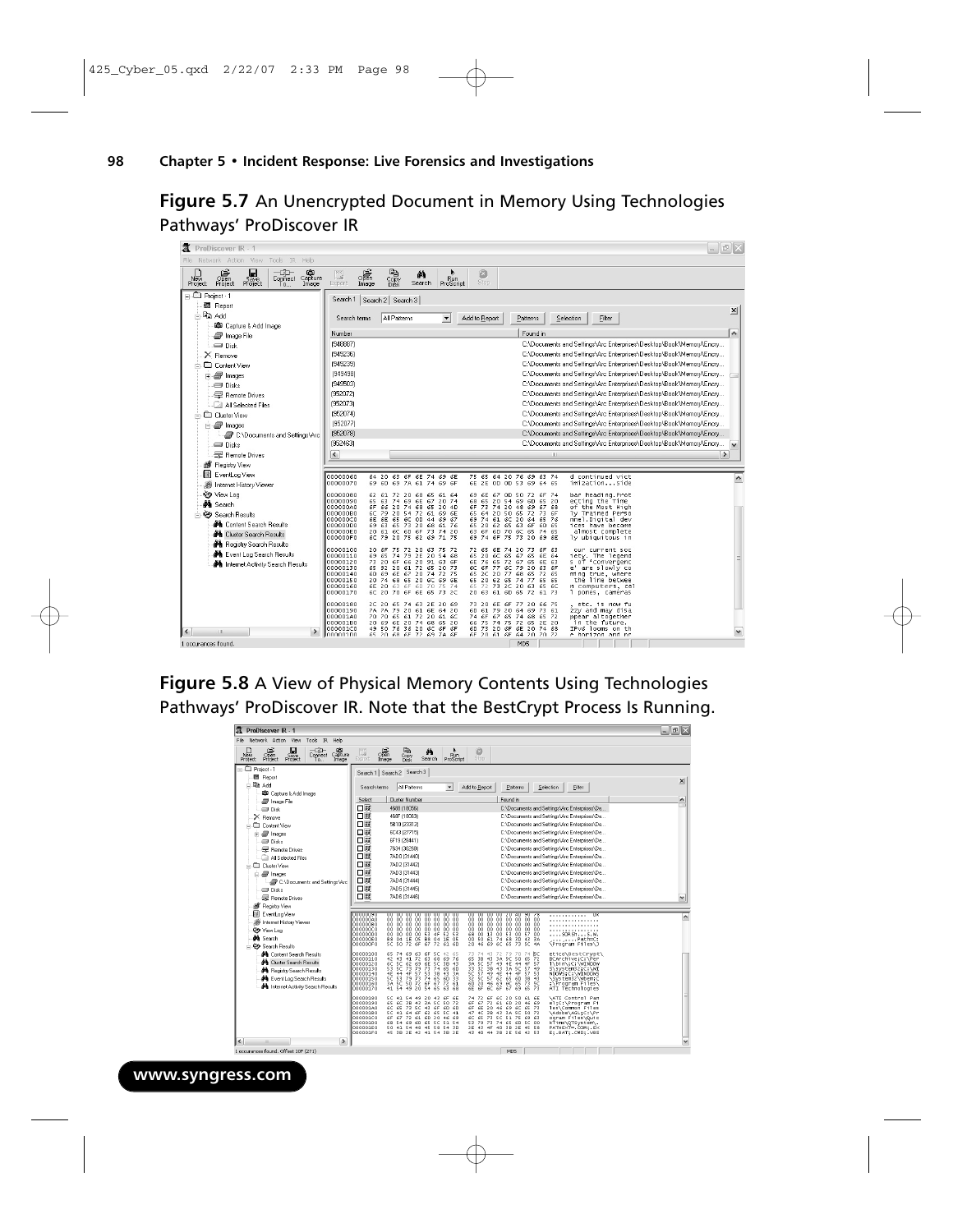In the case of whole disk encryption, a forensic examiner using live forensics techniques would be able to view the content of the drive when it is mounted by the suspect. Simply put, because the drive is presently being used, it is unencrypted. Figure 5.9 demonstrates our ability to view the mounted drive's contents in its unencrypted state.



| Tools IR Help<br>$\underset{\text{Project}}{\overset{\text{gen}}{\sum}}$<br>$\bigotimes_{\text{Image}}$<br>$\begin{array}{c}\n\hline\n\text{Save} \\ \text{Project}\n\end{array}$<br>New<br>Project<br>-C3)- COD<br>Connect Capture<br>To Image<br>$\begin{array}{c} \mathbb{B} \\ \mathbb{C}^{op}_{\mathsf{D} \mathsf{I} \mathsf{S} \mathsf{K}} \\ \mathbb{D} \mathsf{I} \mathsf{S} \mathsf{K} \end{array}$<br>ß<br>曌<br>é4<br>Run<br>ProScript<br>Stop<br>Search<br>Export<br>$\Box$ Project - 1<br>Size Attributes<br>Select<br>File Name<br>File Extension<br>Deleted<br>Created Date<br>↜<br>图 Report<br>⊡⊠<br>$\equiv$<br>، ، ، ، ق<br>YES<br>05/16/2006 17:09<br>Computer<br><sub>ਜ</sub> ਪੀ⊉ Add<br>⊠ם<br>، ، ، ، ، ،<br>YES<br>07/05/2006 09:34<br>DegreeC<br>$\times$ Remove<br>'nΦ<br>N <sub>0</sub><br>$-d \cdot sh \cdot$<br>12/05/2005 14:36<br>Recycled<br><b>E</b> Content View<br>◘⊗<br>.<br>YES<br>06/03/2006 07:03<br>Compens<br><b>P</b> Images<br>⊡⊠<br>$-1$<br>Board of<br>YES<br>06/03/2006 07:04<br><b>A</b> Disks<br>⊡⊠<br>۰۵ - ۰ - ۰<br>YES<br>Liability Is<br>06/03/2006 07:04<br>$\Rightarrow E$<br>⊠ם<br>۰،۰۰۰ .<br>YES<br>06/03/2006 07:05<br>The Role<br>+ 22 åCHOOL<br>⊡⊠<br>YES<br>The Role<br>۰۵ - ۰ - ۰<br>06/03/2006 07:05<br>+ 23 äYMEX<br>⊡⊠<br>YES<br>۰۵ - ۰ - ۰<br>08/03/2004 09:15<br>Sysintern<br>Board of Directors of a C<br>⊡⊠<br>$-d \cdots$<br>Decipheri<br>YES<br>08/03/2004 10:47<br>南<br>Compensation for Board<br>ПØ<br>Windows<br>$\cdot$ d $\cdot$ $\cdot$ $\cdot$<br>YES<br>08/03/2004 10:53<br>审<br>Computer Forensics Boo<br>◘⊗<br>PRESEN<br>$\cdot$ d $\cdot$ $\cdot$ $\cdot$<br>YES<br>08/09/2004 09:41<br>⊠ם<br>Deciphering Authenticati<br><b>ACHOOL</b><br>$\cdot$ d $\cdot$ $\cdot$ $\cdot$<br>YES<br>Ė<br>12/12/2004 22:11<br>◘⊠<br>DegreeCurriculum files<br>YES<br>New Folder<br>$-d \cdots$<br>01/13/2005 15:18<br>中<br>Liability Issues for Officer<br>◘⊠<br>$-d \cdots$<br>中。<br>äYMEX<br>YES<br>01/13/2005 15:18 | 2 ProDiscover IR - 1                     |  |  | $\lVert \mathbf{e} \rVert \times$<br>$\sim$ |
|---------------------------------------------------------------------------------------------------------------------------------------------------------------------------------------------------------------------------------------------------------------------------------------------------------------------------------------------------------------------------------------------------------------------------------------------------------------------------------------------------------------------------------------------------------------------------------------------------------------------------------------------------------------------------------------------------------------------------------------------------------------------------------------------------------------------------------------------------------------------------------------------------------------------------------------------------------------------------------------------------------------------------------------------------------------------------------------------------------------------------------------------------------------------------------------------------------------------------------------------------------------------------------------------------------------------------------------------------------------------------------------------------------------------------------------------------------------------------------------------------------------------------------------------------------------------------------------------------------------------------------------------------------------------------------------------------------------------------------------------------------------------------------------------------------------------------------------------------------------------------------------------------------------------------------------------------------------------------------------|------------------------------------------|--|--|---------------------------------------------|
|                                                                                                                                                                                                                                                                                                                                                                                                                                                                                                                                                                                                                                                                                                                                                                                                                                                                                                                                                                                                                                                                                                                                                                                                                                                                                                                                                                                                                                                                                                                                                                                                                                                                                                                                                                                                                                                                                                                                                                                       | File Network Action View                 |  |  |                                             |
|                                                                                                                                                                                                                                                                                                                                                                                                                                                                                                                                                                                                                                                                                                                                                                                                                                                                                                                                                                                                                                                                                                                                                                                                                                                                                                                                                                                                                                                                                                                                                                                                                                                                                                                                                                                                                                                                                                                                                                                       |                                          |  |  |                                             |
|                                                                                                                                                                                                                                                                                                                                                                                                                                                                                                                                                                                                                                                                                                                                                                                                                                                                                                                                                                                                                                                                                                                                                                                                                                                                                                                                                                                                                                                                                                                                                                                                                                                                                                                                                                                                                                                                                                                                                                                       |                                          |  |  |                                             |
|                                                                                                                                                                                                                                                                                                                                                                                                                                                                                                                                                                                                                                                                                                                                                                                                                                                                                                                                                                                                                                                                                                                                                                                                                                                                                                                                                                                                                                                                                                                                                                                                                                                                                                                                                                                                                                                                                                                                                                                       |                                          |  |  |                                             |
|                                                                                                                                                                                                                                                                                                                                                                                                                                                                                                                                                                                                                                                                                                                                                                                                                                                                                                                                                                                                                                                                                                                                                                                                                                                                                                                                                                                                                                                                                                                                                                                                                                                                                                                                                                                                                                                                                                                                                                                       |                                          |  |  |                                             |
|                                                                                                                                                                                                                                                                                                                                                                                                                                                                                                                                                                                                                                                                                                                                                                                                                                                                                                                                                                                                                                                                                                                                                                                                                                                                                                                                                                                                                                                                                                                                                                                                                                                                                                                                                                                                                                                                                                                                                                                       |                                          |  |  |                                             |
|                                                                                                                                                                                                                                                                                                                                                                                                                                                                                                                                                                                                                                                                                                                                                                                                                                                                                                                                                                                                                                                                                                                                                                                                                                                                                                                                                                                                                                                                                                                                                                                                                                                                                                                                                                                                                                                                                                                                                                                       |                                          |  |  |                                             |
|                                                                                                                                                                                                                                                                                                                                                                                                                                                                                                                                                                                                                                                                                                                                                                                                                                                                                                                                                                                                                                                                                                                                                                                                                                                                                                                                                                                                                                                                                                                                                                                                                                                                                                                                                                                                                                                                                                                                                                                       |                                          |  |  |                                             |
|                                                                                                                                                                                                                                                                                                                                                                                                                                                                                                                                                                                                                                                                                                                                                                                                                                                                                                                                                                                                                                                                                                                                                                                                                                                                                                                                                                                                                                                                                                                                                                                                                                                                                                                                                                                                                                                                                                                                                                                       |                                          |  |  |                                             |
|                                                                                                                                                                                                                                                                                                                                                                                                                                                                                                                                                                                                                                                                                                                                                                                                                                                                                                                                                                                                                                                                                                                                                                                                                                                                                                                                                                                                                                                                                                                                                                                                                                                                                                                                                                                                                                                                                                                                                                                       |                                          |  |  |                                             |
|                                                                                                                                                                                                                                                                                                                                                                                                                                                                                                                                                                                                                                                                                                                                                                                                                                                                                                                                                                                                                                                                                                                                                                                                                                                                                                                                                                                                                                                                                                                                                                                                                                                                                                                                                                                                                                                                                                                                                                                       |                                          |  |  |                                             |
|                                                                                                                                                                                                                                                                                                                                                                                                                                                                                                                                                                                                                                                                                                                                                                                                                                                                                                                                                                                                                                                                                                                                                                                                                                                                                                                                                                                                                                                                                                                                                                                                                                                                                                                                                                                                                                                                                                                                                                                       |                                          |  |  |                                             |
|                                                                                                                                                                                                                                                                                                                                                                                                                                                                                                                                                                                                                                                                                                                                                                                                                                                                                                                                                                                                                                                                                                                                                                                                                                                                                                                                                                                                                                                                                                                                                                                                                                                                                                                                                                                                                                                                                                                                                                                       |                                          |  |  |                                             |
|                                                                                                                                                                                                                                                                                                                                                                                                                                                                                                                                                                                                                                                                                                                                                                                                                                                                                                                                                                                                                                                                                                                                                                                                                                                                                                                                                                                                                                                                                                                                                                                                                                                                                                                                                                                                                                                                                                                                                                                       |                                          |  |  |                                             |
|                                                                                                                                                                                                                                                                                                                                                                                                                                                                                                                                                                                                                                                                                                                                                                                                                                                                                                                                                                                                                                                                                                                                                                                                                                                                                                                                                                                                                                                                                                                                                                                                                                                                                                                                                                                                                                                                                                                                                                                       |                                          |  |  |                                             |
|                                                                                                                                                                                                                                                                                                                                                                                                                                                                                                                                                                                                                                                                                                                                                                                                                                                                                                                                                                                                                                                                                                                                                                                                                                                                                                                                                                                                                                                                                                                                                                                                                                                                                                                                                                                                                                                                                                                                                                                       |                                          |  |  |                                             |
|                                                                                                                                                                                                                                                                                                                                                                                                                                                                                                                                                                                                                                                                                                                                                                                                                                                                                                                                                                                                                                                                                                                                                                                                                                                                                                                                                                                                                                                                                                                                                                                                                                                                                                                                                                                                                                                                                                                                                                                       |                                          |  |  |                                             |
|                                                                                                                                                                                                                                                                                                                                                                                                                                                                                                                                                                                                                                                                                                                                                                                                                                                                                                                                                                                                                                                                                                                                                                                                                                                                                                                                                                                                                                                                                                                                                                                                                                                                                                                                                                                                                                                                                                                                                                                       |                                          |  |  |                                             |
| ᄛ<br>on Hollmann on an<br>New Folder<br>1.07 <sub>m</sub><br>Ė<br>$\overline{\mathbf{Q}}$<br><b>III</b>                                                                                                                                                                                                                                                                                                                                                                                                                                                                                                                                                                                                                                                                                                                                                                                                                                                                                                                                                                                                                                                                                                                                                                                                                                                                                                                                                                                                                                                                                                                                                                                                                                                                                                                                                                                                                                                                               |                                          |  |  |                                             |
| <b>ZE PRESENTATIONS</b><br><b>Z</b> i raceclass<br>南<br>Recycled<br>Ėŀ.<br>Sysinternals Freeware - L<br>The Role of Directors of<br>The Role of Directors of<br>中心 Windows 2000 Server A<br>$\overline{+}$ $\overline{=}$ All Files<br>是 Remote Drives<br>All Selected Files<br>□ Cluster View<br><b>P</b> Images<br><b>File</b> Disks<br>- Remote Drives<br><b>Registry View</b><br>EventLog View<br>v<br>Internet History Viewer                                                                                                                                                                                                                                                                                                                                                                                                                                                                                                                                                                                                                                                                                                                                                                                                                                                                                                                                                                                                                                                                                                                                                                                                                                                                                                                                                                                                                                                                                                                                                    |                                          |  |  |                                             |
| $\blacktriangleright$<br>Ш<br>MD5<br>CAP                                                                                                                                                                                                                                                                                                                                                                                                                                                                                                                                                                                                                                                                                                                                                                                                                                                                                                                                                                                                                                                                                                                                                                                                                                                                                                                                                                                                                                                                                                                                                                                                                                                                                                                                                                                                                                                                                                                                              | $ \langle \cdot  $<br>For Help, press F1 |  |  |                                             |

As you can see from the preceding examples, encryption presents a variety of problems for the traditional forensics examiner. With live investigative techniques, however, we can overcome these problems and obstacles.

## **Today's Live Methods**

Several software companies presently manufacture network forensic and investigative software. Guidance Software,Technologies Pathways, Wetstone Technologies,ASR Data, E-fense, and E Trust by CA are just some of the

**www.syngress.com**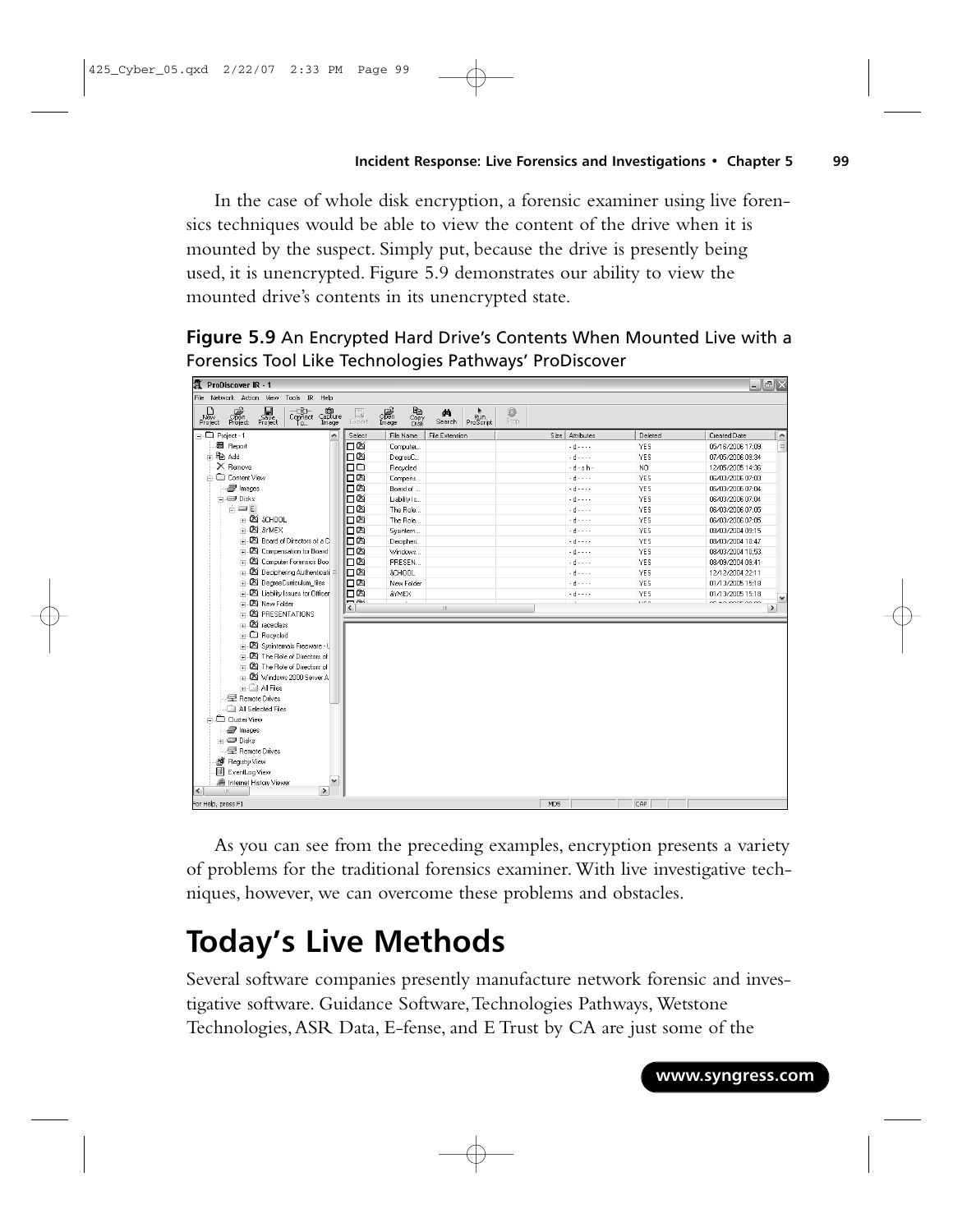#### **100 Chapter 5 • Incident Response: Live Forensics and Investigations**

companies that produce this forensic and incident response software.These manufacturers use a variety of methods to conduct live investigations.The first method employed is the Pre-Deployed Agent model, where special software is pre-installed on a computer system prior to an incident. It is usually hidden from the end user and is invoked once it is connected to remotely. The second method currently in use is the Direct Connect model. In this model, the target computer is directly connected to by a remote machine and the software is pushed into memory.The connection remains active until the remote machine is disconnected.A third method is the On Demand Connection model, where the computer connects to the target machine and pushes the software into memory for a specific task. Once the task issued by the remote machine is completed, the connection is immediately torn down. Finally, some software developers use a boot disk or an investigative CD-ROM. During a live analysis, a disk is loaded to the live machine and a virtual session is initiated with a set of examination tools. Figure 5.10 shows a boot disk that allows you to conduct live forensics, as well as investigations.

#### **Figure 5.10** The E-fense's HELIX Incident Response, Electronic Discovery, and Computer Forensics Boot Disk

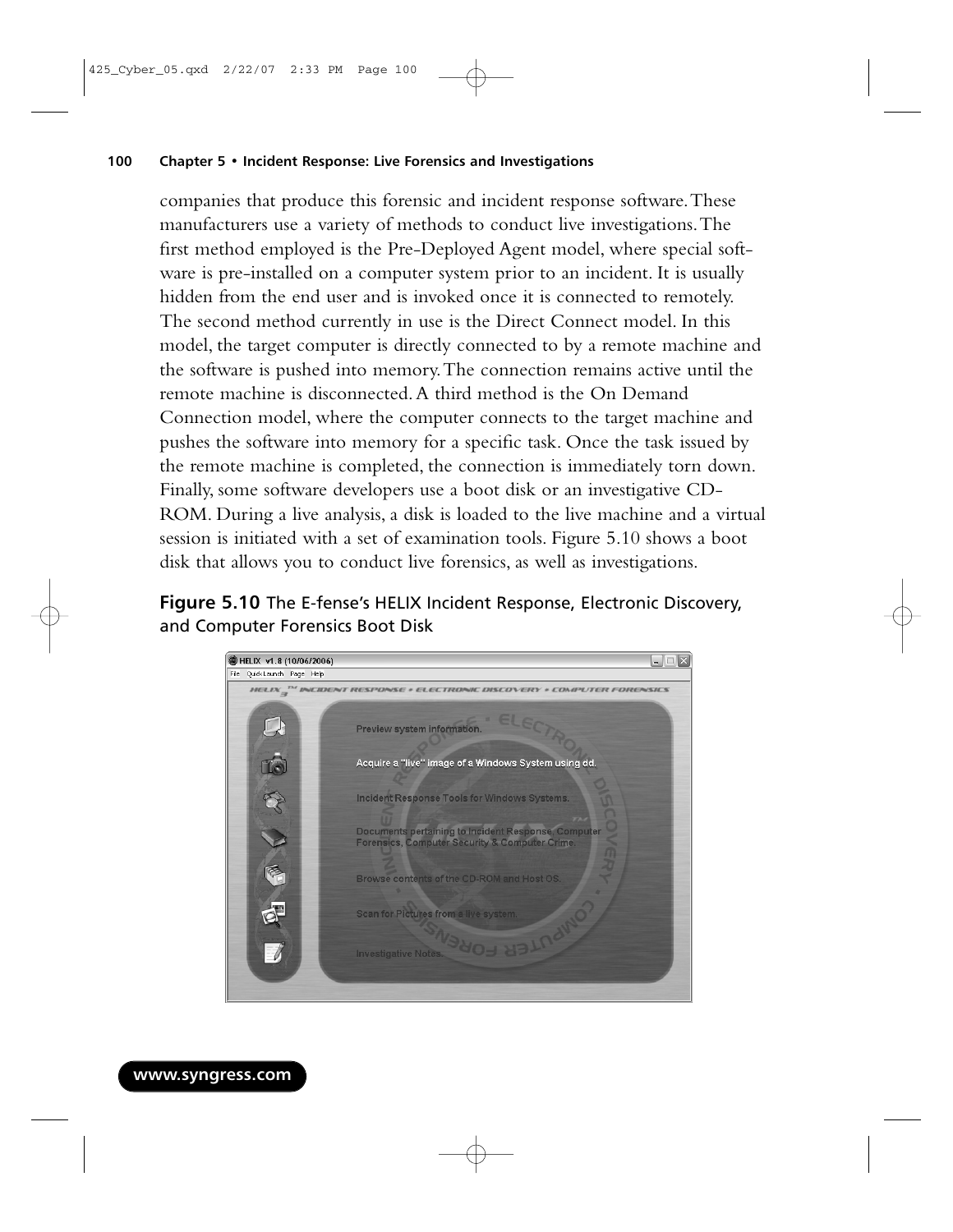### **Case Study: Live versus Postmortem**

Live investigations allow investigators to capture volatile information that would not normally be present in a postmortem investigation.This information can consist of running processes, event logs, network information, registered drivers, and registered services. Why is this important to us, you ask? Let's take a look at the case of running services and how this could be extremely important us.

Running services tell us the types of services that may be running on a computer.These services run at a much higher priority than processes, and many users are unaware that these services actually exist. Given their high priority and lack of attention by the typical end user, they are a common target for hackers. By conducting a live investigation, we are able to see the state of these services, which could prove crucial to our investigation. For example, a hacker could turn off the service for McShield, which is a McAfee Antivirus service, and then later come back and infest the machine with malicious software.

You might argue in the case of registered drivers that you could get a list of the drivers in a postmortem investigation.This is true; however, if you are at a crime scene and you conduct a live investigation, you might be able to see a driver for a digital camera. So you know to look for that camera in your surrounding area. But if you left the location, and then returned later to find that camera driver, you could only hope that the camera is still there when you make it back.As shown in the previous example, seeing registered drivers gives investigators knowledge of the peripherals of a suspect machine. Figure 5.11 illustrates some of the volatile information you can obtain about a systems state.

Viewing running processes with the associated open network ports is one of the most important features of analyzing the system state.To peek into a system and correctly assess what processes are running and what ports they may be using is critical when trying to perform an investigative triage. Figure 5.12 offers a detailed look at the running processes of a target machine under investigation.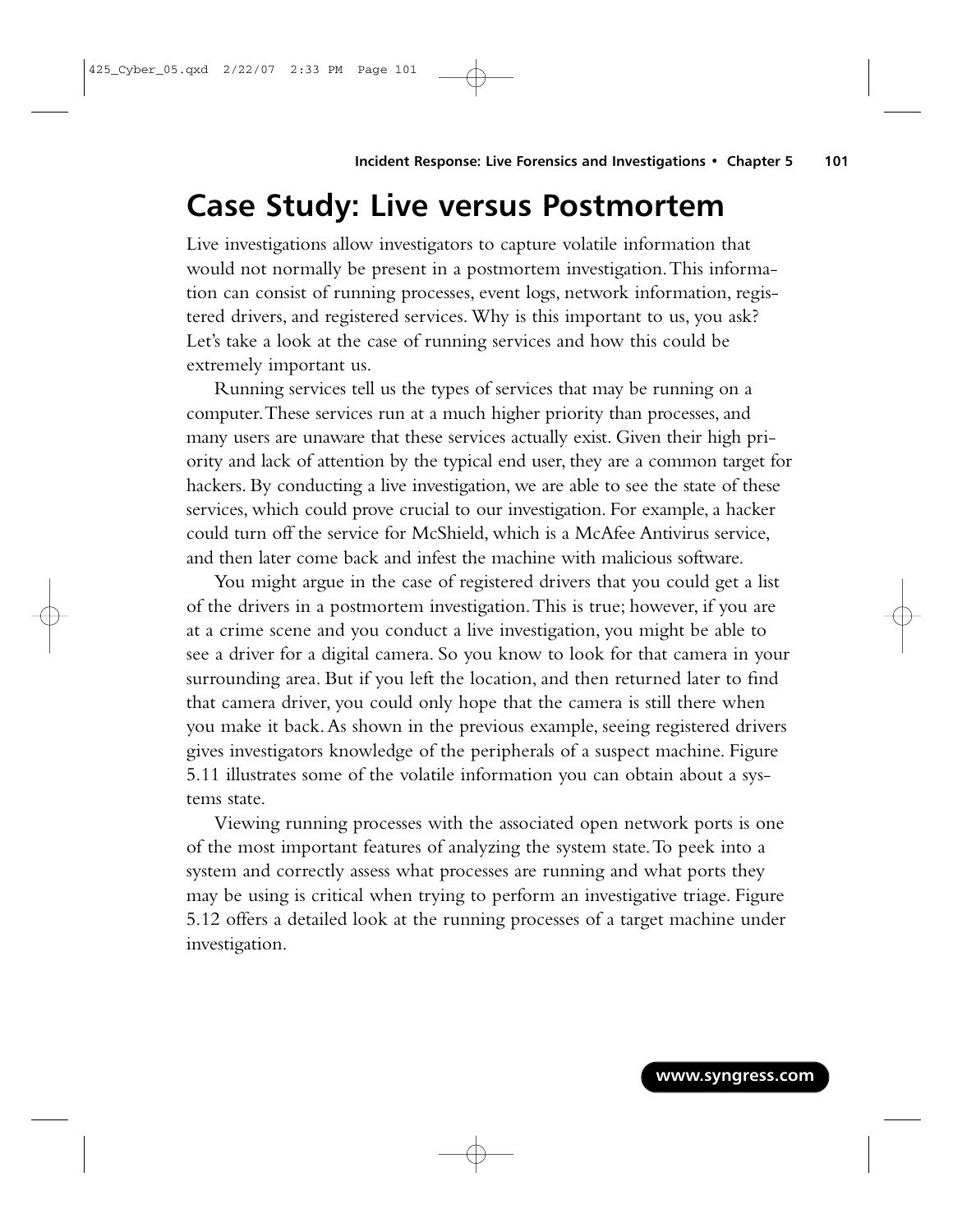**Figure 5.11** An Example of Live System Information You Can Obtain Using Wetstone's LiveWire

| E LiveWire: Data Analysis - Microsoft Internet Explorer                                                                                                                    | d3                                           |
|----------------------------------------------------------------------------------------------------------------------------------------------------------------------------|----------------------------------------------|
| View Favorites Tools<br>File<br>Edit<br>Help                                                                                                                               |                                              |
| ○search ☆Favorites ④ Q - 忌 回 - □設 名<br>a a<br><b>OBook</b> →<br>$\infty$<br>$\odot$<br>$\sim$                                                                              |                                              |
| Address @ https://localhost/analysis/enter.pl                                                                                                                              |                                              |
| LiveWire<br>Investigator<br><b>County</b><br><b>Since</b><br><b>Initial Acquire</b><br><b>Acquire Disk Data</b><br>Data Analysis<br><b>Acquire State</b>                   | ۸<br><b>Data Display</b>                     |
| Data Analysis                                                                                                                                                              |                                              |
| Port and process information:                                                                                                                                              |                                              |
| o Running processes<br>o Open network ports and associated processes (with host name lookups)<br>o Open network ports and associated processes (without host name lookups) |                                              |
| Event log analysis:<br>o Security events<br>o System events<br>o Application events                                                                                        |                                              |
| Account information:<br>o Local user accounts<br>o Local group information                                                                                                 |                                              |
| NetBIOS information:<br>o Local NetBIOS names<br>o Shared network resources<br>o Network resources connected or in use<br>o Local NetBIOS network                          |                                              |
| <b>TCP/IP</b> network information:<br>o Routing table                                                                                                                      |                                              |
| Acquired file analysis:<br>o Acquired file search<br>o MD5 hash search                                                                                                     |                                              |
| <b>Malicious file detection:</b><br>o Malware Discovery                                                                                                                    |                                              |
| Logged in user: tim [account mgmt]<br>Case #: chapter 5                                                                                                                    | Log out of LiveWire<br>Select/Create inquiry |
| Inquiry: Investigator [details]                                                                                                                                            | View inquiry log                             |
|                                                                                                                                                                            | A Velocal intranet                           |

#### **Figure 5.12** A View of Running Processes Using Wetstone's LiveWire

| Edit<br><b>New</b><br>Favorites<br>Tools<br>Help<br><b>Ble</b><br>$\boldsymbol{z}$<br>$ \varkappa $<br>Back<br>Address @ https://localhost/analysis/proctable.pl<br>LiveWire<br>Investigator<br><b>Visit</b><br><b>Sect</b><br><b>Initial Acquire</b><br>clock.<br>Processes running during initial acquire:<br>Number of processes: 41<br>Process<br>Name<br>ID<br>System Idle Process<br>$\mathbf{0}$<br>$\ddot{\phantom{0}}$<br>$\boldsymbol{s}$<br>$\overline{4}$<br>System<br>8<br>VsTskMgr.exe<br>140<br>$\bf 8$<br>PRISMXL.SYS<br>212<br>RegSrvc.exe<br>8<br>312<br>8<br>naPrdMgr.exe<br>320<br>ati2evxx.exe<br>440<br>8<br>8<br>wdfmgr.exe<br>616<br>8<br>SWSrvc.exe<br>656<br>11<br>668<br>smss.exe<br>13<br>716<br>csrss.exe<br>13<br>744<br>winlogon.exe<br>788<br>9 | $#$ of<br>$\overline{2}$<br>86<br>11<br>$\overline{2}$ | Search Siz Favorites (2)<br><b>Acquire State</b><br># of<br>Priority Threads Handles Use (KB)<br>$\theta$<br>765<br>126<br>31 | Memory<br>29<br>242<br>283 | User<br>Time<br>0:0:0.0<br>0:0:0.31 | $\bigcirc \cdot \subseteq \mathbb{R}$ . $\Box$ $\Box$ $\Box$<br>Kernel<br>Time<br>0:0:0.0 9:34:35.203<br>0:1:4.16 | <b>Acquire Disk Data</b><br><b>Running Processes</b><br><b>Elapsed</b><br>Time<br>- 14 | Data Analysis<br><b>Start</b><br>Time<br>- 1-       | v D Go Linis <sup>39</sup><br>$\mathfrak{D}$ .<br><b>Data Display</b><br>Click on a column heading to sort by that column. The current sort column is indicated in bold and by ascending/descending bars; to reverse the direction of the sort, click that column's heading<br>More detailed information about a particular process is available by clicking on that process's name in the first column. Times are given in hhhmm:ss.msec format, and start times are corrected to LiveWire's |
|---------------------------------------------------------------------------------------------------------------------------------------------------------------------------------------------------------------------------------------------------------------------------------------------------------------------------------------------------------------------------------------------------------------------------------------------------------------------------------------------------------------------------------------------------------------------------------------------------------------------------------------------------------------------------------------------------------------------------------------------------------------------------------|--------------------------------------------------------|-------------------------------------------------------------------------------------------------------------------------------|----------------------------|-------------------------------------|-------------------------------------------------------------------------------------------------------------------|----------------------------------------------------------------------------------------|-----------------------------------------------------|-----------------------------------------------------------------------------------------------------------------------------------------------------------------------------------------------------------------------------------------------------------------------------------------------------------------------------------------------------------------------------------------------------------------------------------------------------------------------------------------------|
|                                                                                                                                                                                                                                                                                                                                                                                                                                                                                                                                                                                                                                                                                                                                                                                 |                                                        |                                                                                                                               |                            |                                     |                                                                                                                   |                                                                                        |                                                     |                                                                                                                                                                                                                                                                                                                                                                                                                                                                                               |
|                                                                                                                                                                                                                                                                                                                                                                                                                                                                                                                                                                                                                                                                                                                                                                                 |                                                        |                                                                                                                               |                            |                                     |                                                                                                                   |                                                                                        |                                                     |                                                                                                                                                                                                                                                                                                                                                                                                                                                                                               |
|                                                                                                                                                                                                                                                                                                                                                                                                                                                                                                                                                                                                                                                                                                                                                                                 |                                                        |                                                                                                                               |                            |                                     |                                                                                                                   |                                                                                        |                                                     |                                                                                                                                                                                                                                                                                                                                                                                                                                                                                               |
|                                                                                                                                                                                                                                                                                                                                                                                                                                                                                                                                                                                                                                                                                                                                                                                 |                                                        |                                                                                                                               |                            |                                     |                                                                                                                   |                                                                                        |                                                     |                                                                                                                                                                                                                                                                                                                                                                                                                                                                                               |
|                                                                                                                                                                                                                                                                                                                                                                                                                                                                                                                                                                                                                                                                                                                                                                                 |                                                        |                                                                                                                               |                            |                                     |                                                                                                                   |                                                                                        |                                                     |                                                                                                                                                                                                                                                                                                                                                                                                                                                                                               |
|                                                                                                                                                                                                                                                                                                                                                                                                                                                                                                                                                                                                                                                                                                                                                                                 |                                                        |                                                                                                                               |                            |                                     |                                                                                                                   |                                                                                        |                                                     |                                                                                                                                                                                                                                                                                                                                                                                                                                                                                               |
|                                                                                                                                                                                                                                                                                                                                                                                                                                                                                                                                                                                                                                                                                                                                                                                 |                                                        |                                                                                                                               |                            |                                     |                                                                                                                   |                                                                                        |                                                     |                                                                                                                                                                                                                                                                                                                                                                                                                                                                                               |
|                                                                                                                                                                                                                                                                                                                                                                                                                                                                                                                                                                                                                                                                                                                                                                                 |                                                        |                                                                                                                               |                            |                                     |                                                                                                                   |                                                                                        |                                                     |                                                                                                                                                                                                                                                                                                                                                                                                                                                                                               |
|                                                                                                                                                                                                                                                                                                                                                                                                                                                                                                                                                                                                                                                                                                                                                                                 |                                                        |                                                                                                                               |                            |                                     |                                                                                                                   |                                                                                        |                                                     |                                                                                                                                                                                                                                                                                                                                                                                                                                                                                               |
|                                                                                                                                                                                                                                                                                                                                                                                                                                                                                                                                                                                                                                                                                                                                                                                 |                                                        |                                                                                                                               |                            |                                     |                                                                                                                   |                                                                                        |                                                     |                                                                                                                                                                                                                                                                                                                                                                                                                                                                                               |
|                                                                                                                                                                                                                                                                                                                                                                                                                                                                                                                                                                                                                                                                                                                                                                                 |                                                        |                                                                                                                               |                            |                                     | 0:0:0.47                                                                                                          |                                                                                        | 458:7.375 Tue Jan 16 09:53:54 EST 2007              |                                                                                                                                                                                                                                                                                                                                                                                                                                                                                               |
|                                                                                                                                                                                                                                                                                                                                                                                                                                                                                                                                                                                                                                                                                                                                                                                 |                                                        |                                                                                                                               | 1802                       | 0:0:0.16                            | 0:0:0.0                                                                                                           |                                                                                        | 458:7.328 Tue Jan 16 09:53:54 EST 2007              |                                                                                                                                                                                                                                                                                                                                                                                                                                                                                               |
|                                                                                                                                                                                                                                                                                                                                                                                                                                                                                                                                                                                                                                                                                                                                                                                 | 3                                                      | 81                                                                                                                            | 2998                       | 0:0:0.16                            | 0:0:0.0                                                                                                           |                                                                                        | 458:7.219 Tue Jan 16 09:53:54 EST 2007              |                                                                                                                                                                                                                                                                                                                                                                                                                                                                                               |
|                                                                                                                                                                                                                                                                                                                                                                                                                                                                                                                                                                                                                                                                                                                                                                                 | $\overline{4}$                                         | 102                                                                                                                           | 954                        | 0:0:0.31                            | 0:0:0.63                                                                                                          |                                                                                        | 458:7.219 Tue Jan 16 09:53:54 EST 2007              |                                                                                                                                                                                                                                                                                                                                                                                                                                                                                               |
|                                                                                                                                                                                                                                                                                                                                                                                                                                                                                                                                                                                                                                                                                                                                                                                 | 8                                                      | 91                                                                                                                            | 3457                       | 0:0:0.219                           | 0:0:2.63                                                                                                          |                                                                                        | 457:58.16 Tue Jan 16 09:54:03 EST 2007              |                                                                                                                                                                                                                                                                                                                                                                                                                                                                                               |
|                                                                                                                                                                                                                                                                                                                                                                                                                                                                                                                                                                                                                                                                                                                                                                                 | $\overline{4}$                                         | 67                                                                                                                            | 1798                       | 0:0:0.16                            | 0:0:0.16                                                                                                          |                                                                                        | 458:6.703 Tue Jan 16 09:53:55 EST 2007              |                                                                                                                                                                                                                                                                                                                                                                                                                                                                                               |
|                                                                                                                                                                                                                                                                                                                                                                                                                                                                                                                                                                                                                                                                                                                                                                                 | 11                                                     | 115                                                                                                                           | 6189                       | 0:0:0.31                            | 0:0:0.16                                                                                                          |                                                                                        | 458:6.688 Tue Jan 16 09:53:55 EST 2007              |                                                                                                                                                                                                                                                                                                                                                                                                                                                                                               |
|                                                                                                                                                                                                                                                                                                                                                                                                                                                                                                                                                                                                                                                                                                                                                                                 | $\overline{3}$                                         | 21                                                                                                                            | 414                        | 0:0:0.16                            | 0:0:0.16                                                                                                          |                                                                                        | 4:58:16.609 Tue Jan 16 09:53:45 EST 2007            |                                                                                                                                                                                                                                                                                                                                                                                                                                                                                               |
|                                                                                                                                                                                                                                                                                                                                                                                                                                                                                                                                                                                                                                                                                                                                                                                 | 13                                                     | 537                                                                                                                           | 4215                       | 0:0:4.547                           |                                                                                                                   |                                                                                        | 0:0:12.625 4:58:14.359 Tue Jan 16 09:53:47 EST 2007 |                                                                                                                                                                                                                                                                                                                                                                                                                                                                                               |
|                                                                                                                                                                                                                                                                                                                                                                                                                                                                                                                                                                                                                                                                                                                                                                                 | 25                                                     | 604                                                                                                                           | 5255                       | 0:0:0.500                           |                                                                                                                   |                                                                                        | 0:0:1.547 4:58:11.906 Tue Jan 16 09:53:50 EST 2007  |                                                                                                                                                                                                                                                                                                                                                                                                                                                                                               |
| services.exe                                                                                                                                                                                                                                                                                                                                                                                                                                                                                                                                                                                                                                                                                                                                                                    | 16                                                     | 324                                                                                                                           | 7307                       | 0:0:1.797                           |                                                                                                                   |                                                                                        | 0:0:5.531 4:58:11.281 Tue Jan 16 09:53:50 EST 2007  |                                                                                                                                                                                                                                                                                                                                                                                                                                                                                               |
| 800<br>9<br>Isass.exe                                                                                                                                                                                                                                                                                                                                                                                                                                                                                                                                                                                                                                                                                                                                                           | 22                                                     | 445                                                                                                                           | 3240                       | 0:0:1.266                           |                                                                                                                   |                                                                                        | 0:0:2.406 4:58:11.250 Tue Jan 16 09:53:50 EST 2007  |                                                                                                                                                                                                                                                                                                                                                                                                                                                                                               |
| 8<br>1004<br>ati2evxx.exe                                                                                                                                                                                                                                                                                                                                                                                                                                                                                                                                                                                                                                                                                                                                                       | 5                                                      | 75                                                                                                                            | 2499                       | 0:0:0.31                            |                                                                                                                   |                                                                                        | 0:0:0.78 4:58:10.969 Tue Jan 16 09:53:51 EST 2007   |                                                                                                                                                                                                                                                                                                                                                                                                                                                                                               |
| $\boldsymbol{s}$<br>1020<br>sychost.exe                                                                                                                                                                                                                                                                                                                                                                                                                                                                                                                                                                                                                                                                                                                                         | 16                                                     | 247                                                                                                                           | 5546                       | 0:0:0.156                           |                                                                                                                   |                                                                                        | 0:0:0.203 4:58:10.953 Tue Jan 16 09:53:51 EST 2007  |                                                                                                                                                                                                                                                                                                                                                                                                                                                                                               |
| 8<br>sychost.exe<br>1104                                                                                                                                                                                                                                                                                                                                                                                                                                                                                                                                                                                                                                                                                                                                                        | 10                                                     | 336                                                                                                                           | 4854                       | 0:0:0.297                           |                                                                                                                   |                                                                                        | 0:0:0.766 4:58:10.625 Tue Jan 16 09:53:51 EST 2007  |                                                                                                                                                                                                                                                                                                                                                                                                                                                                                               |
| $\boldsymbol{s}$<br>1200<br>sychost.exe                                                                                                                                                                                                                                                                                                                                                                                                                                                                                                                                                                                                                                                                                                                                         | 76                                                     | 1516                                                                                                                          | 31732                      | 0:0:52.422                          |                                                                                                                   |                                                                                        | 0:0:12.594 4:58:10.594 Tue Jan 16 09:53:51 EST 2007 |                                                                                                                                                                                                                                                                                                                                                                                                                                                                                               |
| 8<br>EvtEng.exe<br>1252                                                                                                                                                                                                                                                                                                                                                                                                                                                                                                                                                                                                                                                                                                                                                         | 7                                                      | 136                                                                                                                           | 7803                       | 0:0:0.16                            |                                                                                                                   |                                                                                        | 0:0:0.63 4:58:10.563 Tue Jan 16 09:53:51 EST 2007   |                                                                                                                                                                                                                                                                                                                                                                                                                                                                                               |
| S24EvMon.exe<br>1284<br>$\boldsymbol{s}$                                                                                                                                                                                                                                                                                                                                                                                                                                                                                                                                                                                                                                                                                                                                        | 6                                                      | 174                                                                                                                           | 5083                       | 0:0:0.16                            |                                                                                                                   |                                                                                        | 0:0:0.47 4:58:10.500 Tue Jan 16 09:53:51 EST 2007   |                                                                                                                                                                                                                                                                                                                                                                                                                                                                                               |
| $\overline{\mathbf{s}}$<br>sychost.exe<br>1360                                                                                                                                                                                                                                                                                                                                                                                                                                                                                                                                                                                                                                                                                                                                  |                                                        | 86                                                                                                                            | 3539                       | 0:0:0.78                            |                                                                                                                   |                                                                                        | 0:0:0.94 4:58:10.453 Tue Jan 16 09:53:51 EST 2007   |                                                                                                                                                                                                                                                                                                                                                                                                                                                                                               |
| sychost.exe<br>1496<br>$\boldsymbol{s}$                                                                                                                                                                                                                                                                                                                                                                                                                                                                                                                                                                                                                                                                                                                                         | 5<br>14                                                | 215                                                                                                                           | 4764                       | 0:0:0.156                           |                                                                                                                   |                                                                                        | 0:0:0.234 4:58:10.344 Tue Jan 16 09:53:51 EST 2007  |                                                                                                                                                                                                                                                                                                                                                                                                                                                                                               |

**www.syngress.com**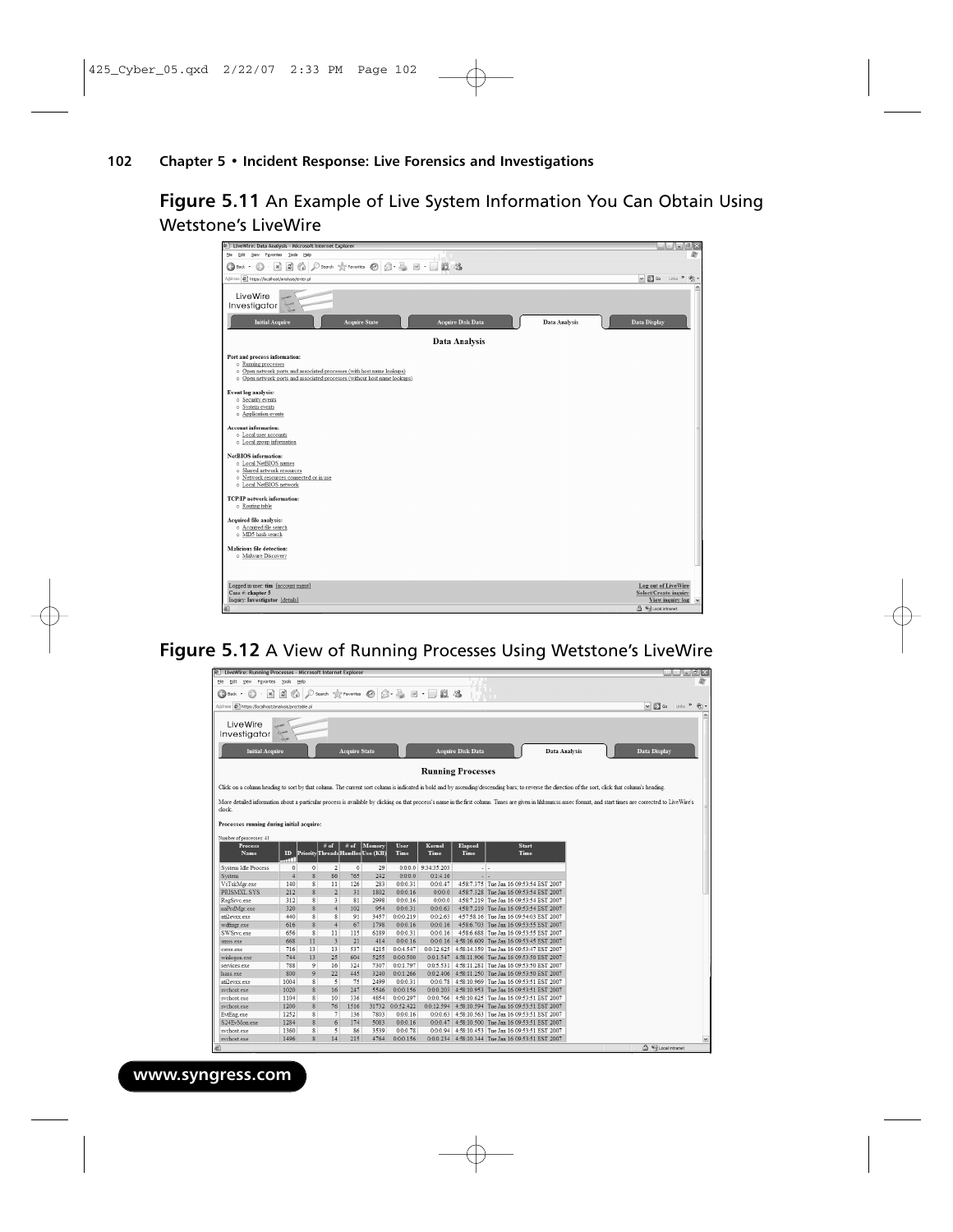Notice how we can see not only the process's name in Figure 5.12 but also the priority, the number of threads, number of handles, memory usage, and uptime.Again, you might ask why all of this is important. Well, if you are trying to assess what someone is currently doing, or even what they have done in the past, this information is critical. In addition, in the world of memory resident executables, analyzing the current process list is vital.

In a postmortem investigation, physical memory (RAM) is potentially the most important piece of evidence that is lost. However, this crucial piece of evidence is easily captured using live forensic and investigative tools, allowing the entire contents of RAM to be captured locally and even remotely. In Figure 5.13, we can see the contents of a memory dump and can conduct a search for the word keylogger in memory.

#### **Figure 5.13** A Keyword Search for the Term Keylogger in a Memory Dump Using Wetstone's LiveWire

| Vew Favorites Tools<br>File Edit<br>Help                                  | <sup>2</sup> LiveWire: Acquired Memory Dump Display - Microsoft Internet Explorer |                                                                                                    |                                                                                                                                                                                                         | كالقالباك |
|---------------------------------------------------------------------------|-----------------------------------------------------------------------------------|----------------------------------------------------------------------------------------------------|---------------------------------------------------------------------------------------------------------------------------------------------------------------------------------------------------------|-----------|
|                                                                           |                                                                                   |                                                                                                    |                                                                                                                                                                                                         |           |
| <b>〇 not - 〇 - 国 日 〇 <i>〇</i> seroth ☆ revotes ④ 〇 - 〇 回 - □ 説 名</b>      |                                                                                   |                                                                                                    |                                                                                                                                                                                                         |           |
| Address (B) https://localhost/ddsplay/memory.pl                           |                                                                                   |                                                                                                    | × 20 ints * 4) -                                                                                                                                                                                        |           |
|                                                                           |                                                                                   |                                                                                                    |                                                                                                                                                                                                         |           |
| LiveWire<br>Investigator<br><b>Gold</b><br><b>Initial Acquire</b>         | <b>Acquire State</b>                                                              | <b>Acquire Disk Data</b>                                                                           | Data Display<br><b>Data Analysis</b>                                                                                                                                                                    |           |
|                                                                           |                                                                                   | <b>Acquired Memory Dump Display</b>                                                                |                                                                                                                                                                                                         |           |
|                                                                           |                                                                                   | Physical Memory (RAM)                                                                              |                                                                                                                                                                                                         |           |
| Performing search; please wait  10% 20% 30% 40% 50% 60% 70% 80% 90% done. |                                                                                   |                                                                                                    |                                                                                                                                                                                                         |           |
| The Hex Viewer is being used. Alternatively, you can:                     |                                                                                   |                                                                                                    |                                                                                                                                                                                                         |           |
| >> display as text                                                        | >> view images and other media in your web browser                                |                                                                                                    |                                                                                                                                                                                                         |           |
| >> extract text strings from raw data                                     | >> download raw data to your disk                                                 |                                                                                                    |                                                                                                                                                                                                         |           |
|                                                                           |                                                                                   |                                                                                                    |                                                                                                                                                                                                         |           |
| highlighted                                                               |                                                                                   |                                                                                                    | search for raw hex values, use the regular expression search and precede each byte by \x; for example, to search for the pattern a0 00 09, use a regular expression of \xa0\x00\x00. Search results are |           |
|                                                                           | Search for exact string                                                           | w keylogger                                                                                        | Jump to First Match                                                                                                                                                                                     |           |
|                                                                           |                                                                                   |                                                                                                    |                                                                                                                                                                                                         |           |
| < prev page matching<br><< first page matching (102990)                   |                                                                                   | Matches found: 5<br>(hide search results)                                                          | next page matching (752124) ><br>last page matching (1112390) >>                                                                                                                                        |           |
|                                                                           |                                                                                   |                                                                                                    |                                                                                                                                                                                                         |           |
|                                                                           |                                                                                   |                                                                                                    |                                                                                                                                                                                                         |           |
|                                                                           |                                                                                   | HEX VIEWER: Displaying Bytes 82391200-82391999 of 1072099328                                       |                                                                                                                                                                                                         |           |
| prev page (102989)                                                        |                                                                                   | <b>PAGE 102990</b>                                                                                 | next page (102991) >                                                                                                                                                                                    |           |
| c< first page                                                             |                                                                                   | Go)<br>Go to Page:                                                                                 | last page (1340125) >>                                                                                                                                                                                  |           |
| Ox4e930aD:                                                                |                                                                                   |                                                                                                    | ANTAR DE DE DESERTA DE MESE DE DE DETAIL                                                                                                                                                                |           |
| Ox4e930b0:                                                                |                                                                                   |                                                                                                    | we can see that sellings that their part and that their back that they are                                                                                                                              |           |
| Ox4e930c0:                                                                | 00 00 00 00 00 00 00 00                                                           | 00 00 00 00 00 00 00 00                                                                            | per per let bet below but but per let bet bet bet bet but                                                                                                                                               |           |
| 0x4e930d0;                                                                | 00 00 00 00 00 00 00 00                                                           | 00 00 00 00 00 00 00 00                                                                            | <b><i>KERREARED HERES</i></b>                                                                                                                                                                           |           |
| Ox4e930e0:                                                                | 00 00 00 00 00 00 00 00                                                           | 00 00 00 00 00 00 00 00                                                                            | <b><i>MANKERSHERMANN</i></b>                                                                                                                                                                            |           |
| 0x4e930f0:                                                                |                                                                                   |                                                                                                    | <b><i>KRIMER KRIMER REALER</i></b>                                                                                                                                                                      |           |
| Ox4e93100:                                                                |                                                                                   | 00 00 00 00 16 4f a3 85 00 00 00 00 47 1d f6 ab                                                    | <b>KEENING HERMAN DESCRIPTION</b>                                                                                                                                                                       |           |
| Dx4e93110:                                                                |                                                                                   | 00 30 e9 54 00 00 00 00 20 00 04 00 00 00 00 00                                                    | <b>NONENNE NHEERE</b>                                                                                                                                                                                   |           |
| Ox4e93120:                                                                |                                                                                   | 00 20 e9 84 00 20 e9 84 00 10 00 00 00 00 00 00 00                                                 | <b>B MMM MMMMMMMMMM</b>                                                                                                                                                                                 |           |
| Ox4e93130:                                                                | 92 4e 00 00 00 00 00 00                                                           | 19 07 00 00 00 00 00 00                                                                            | <b>NEW REPORT OF REAL PROPERTY</b>                                                                                                                                                                      |           |
| Ox4e93140:                                                                | 19 07 00 00 00 00 00 00                                                           | 41 01 a7 e4 11 01 00 00                                                                            | <b>RESERVED ASSESSED</b>                                                                                                                                                                                |           |
| Ox4e93150:                                                                |                                                                                   | ff ff ff ff 82 79 47 11 4c 4e 4b 3d 30 0d 0a 4f                                                    | KINNING-LNX-0110                                                                                                                                                                                        |           |
| Ox4e93160:                                                                |                                                                                   | 4c 4b 31 36 42 2e 4c 4e 4b 3d 30 0d 0a 5b 64 6f                                                    | LK16B.LNK-0==[do                                                                                                                                                                                        |           |
| Ox4e93170:                                                                |                                                                                   | 74 5d 0d 0a 4e 4f 72 6d 61 6c 2e 64 6f 74 2e 4c                                                    | t) ##Slormal.dot.L                                                                                                                                                                                      |           |
| Ox4e93180:<br>Ox4e93190:                                                  |                                                                                   | 4e 4b 3d 30 0d 0a 5b 64 6f 63 5d 0d 0a 4c 69 76<br>65 44 69 73 63 6f 76 65 72 20 53 63 72 65 65 6e | MK-0 == [doc] == Liv<br>eDiscover Screen                                                                                                                                                                |           |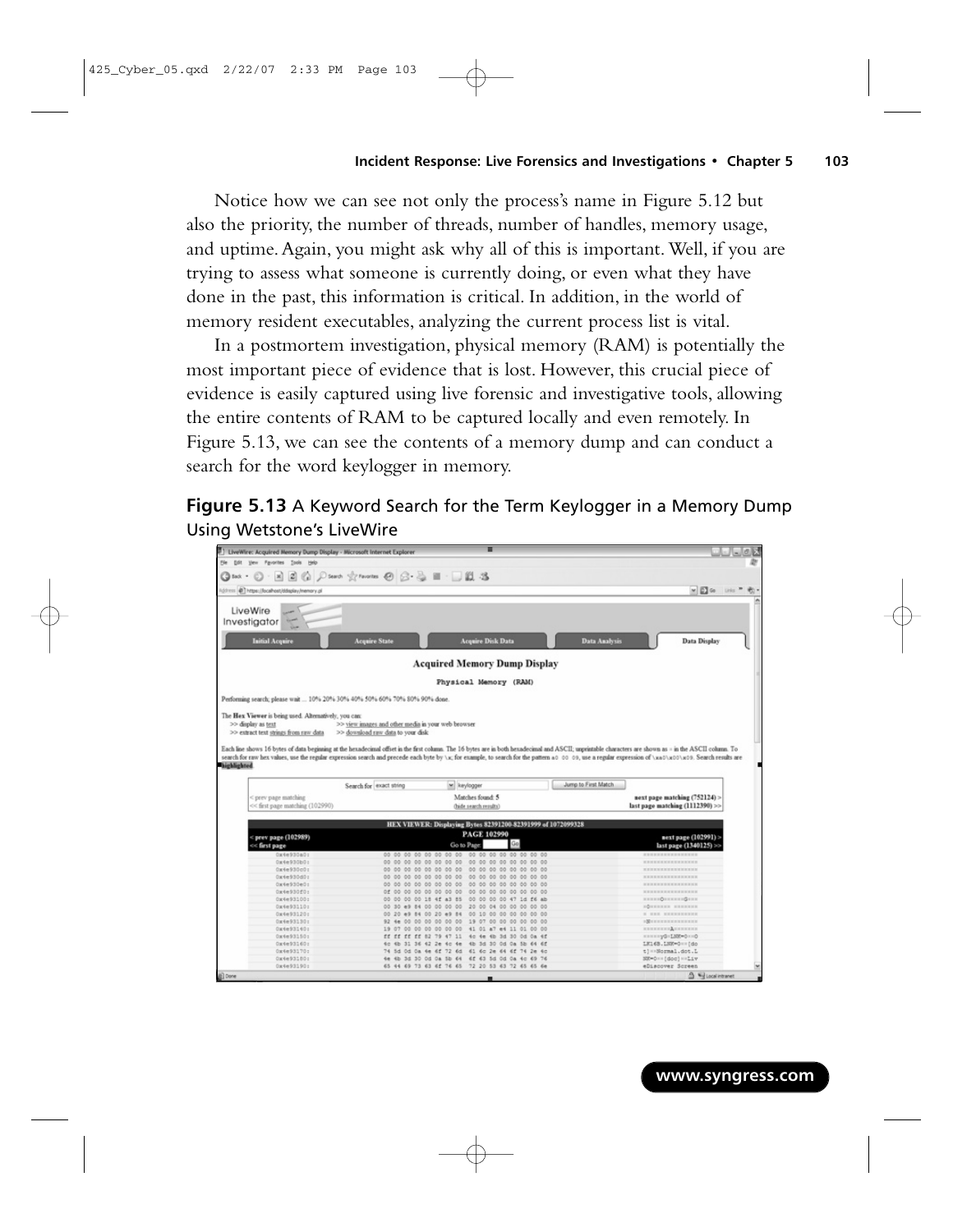The raw data contents of the memory provide a vast amount of information that could have been lost if the machine was powered down for a postmortem investigation. Memory contains evidence ranging from user accounts, passwords, unsaved document content, and malicious software.

### Terminology Alert…

### **Malicious Software**

Malicious software is a term describing a broad range of tools. However, memory-resident malicious software generally is seen with rootkits, Trojan horses, worms, and keyloggers. The following example contains a detailed explanation on how some memory-resident malicious software work.

## **Computer Analysis for the Hacker Defender Program**

Hacker Defender is a popular rootkit that is capable of hiding processes, files, and even open ports. By default, when Hacker Defender is executed, it hides every file containing the prefix "hxdef."As a result, the file "hxdef100.ini," which is part of Hacker Defender, is hidden as soon as Hacker Defender executes.This file is then hidden from all users and even Windows Explorer itself. However, the file still exists in physical memory. Using live investigation techniques, you can take a memory snapshot and identify the file "hxdef100.ini" stored in RAM (see Figure 5.14).This same method can be used to reveal any file or process that Hacker Defender hides (see Figure 5.15). During a postmortem investigation, any files or processes hidden by Hacker Defender may not be accessible to the investigator. Figures 5.14 and 5.15 show evidence of the Hacker Defender program in the physical memory of a computer.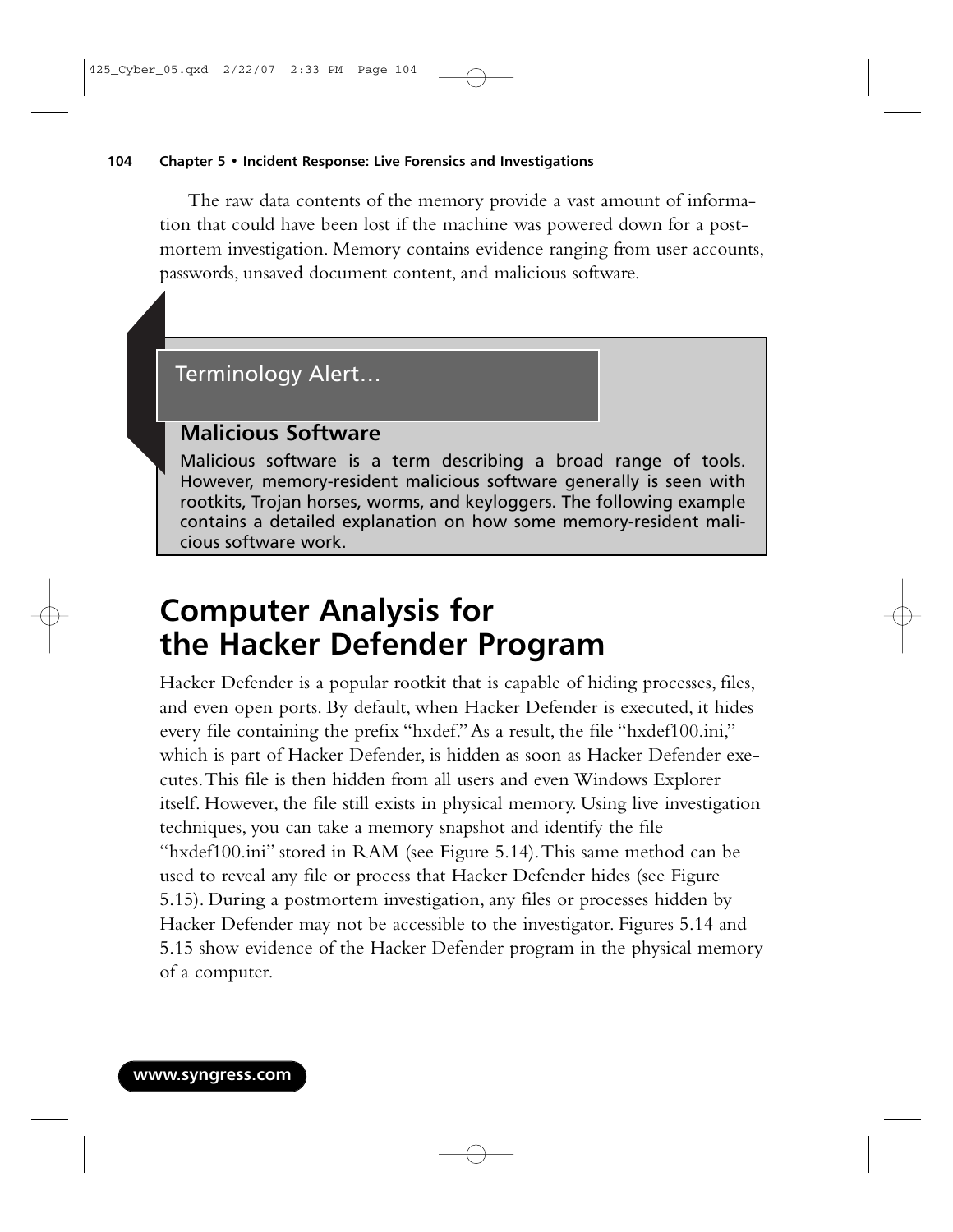#### **Figure 5.14** Hacker Defender in Psychical Memory Using Wetstone's LiveWire

|  |  |  |  | 00 00 00 00 43 3a 5c 48 61 63 6b 65 72 20 44 65 |  |  |  | HHHHC:\Hacker De                |
|--|--|--|--|-------------------------------------------------|--|--|--|---------------------------------|
|  |  |  |  | 66 65 6e 64 65 72 5f 31 2e 30 2e 30 5f 48 6f 6c |  |  |  | fender 1.0.0 Hol                |
|  |  |  |  | 79 20 46 61 74 68 65 72 5f 48 6f 6c 79 20 46 61 |  |  |  | y Father Holy Fa                |
|  |  |  |  | 74 68 65 72 5c 68 78 64 65 66 31 30 30 2e 69 6e |  |  |  | ther\hxdef100.in                |
|  |  |  |  | 69 00 00 43 00 2e 00 2e 00 5c 00 2e 00 2e 00 5c |  |  |  | DOUGH H. H. H. H. H.            |
|  |  |  |  | AA As AA As AA Fs AA AA AA FS AA FA AA FS AA FF |  |  |  | with the second of the terms of |

**Figure 5.15** Another View of Hacker Defender in Psychical Memory Using Wetstone's LiveWire

|  |  |  |  | 00 6f 00 72 00 65 00 72 00 00 00 20 00 00 00 32 |  |  |  |  |
|--|--|--|--|-------------------------------------------------|--|--|--|--|
|  |  |  |  | 00 00 00 00 00 00 00 00 00 00 00 68 78 64 65 66 |  |  |  |  |
|  |  |  |  | 49 45 58 50 4c 4f 52 45 2e 45 58 45 00 3a 00 03 |  |  |  |  |
|  |  |  |  |                                                 |  |  |  |  |

As stated earlier, investigating a computer's system state is an important part of any investigation. It could help glean valuable information in a case and reduce the risk of missing data that could prove critical to your investigation.

### **Network Analysis**

Often overlooked in live investigations is the environment in which the target computer resides. Data obtained from firewall laws, routers, intrusion detection systems, and so on are equally important to an examiner in obtaining the big picture. In the Hacker Defender case presented earlier, a defense attorney may argue that his client's machine was compromised and could not have committed the crime.A review of the firewall logs may show that the Hacker Defender activity from this computer was blocked, making this argument about the rootkit a moot point. As a live investigator, you should try to gain as much information about the network activity as possible.You might want to install a packet sniffer—with the appropriate permission, of course—and conduct a packet analysis of the traffic. Using this technique, you could determine if someone is connected to the box before conducting an analysis on the target machine. So remember, you may find additional evidence beyond the computer you are examining. Look for it.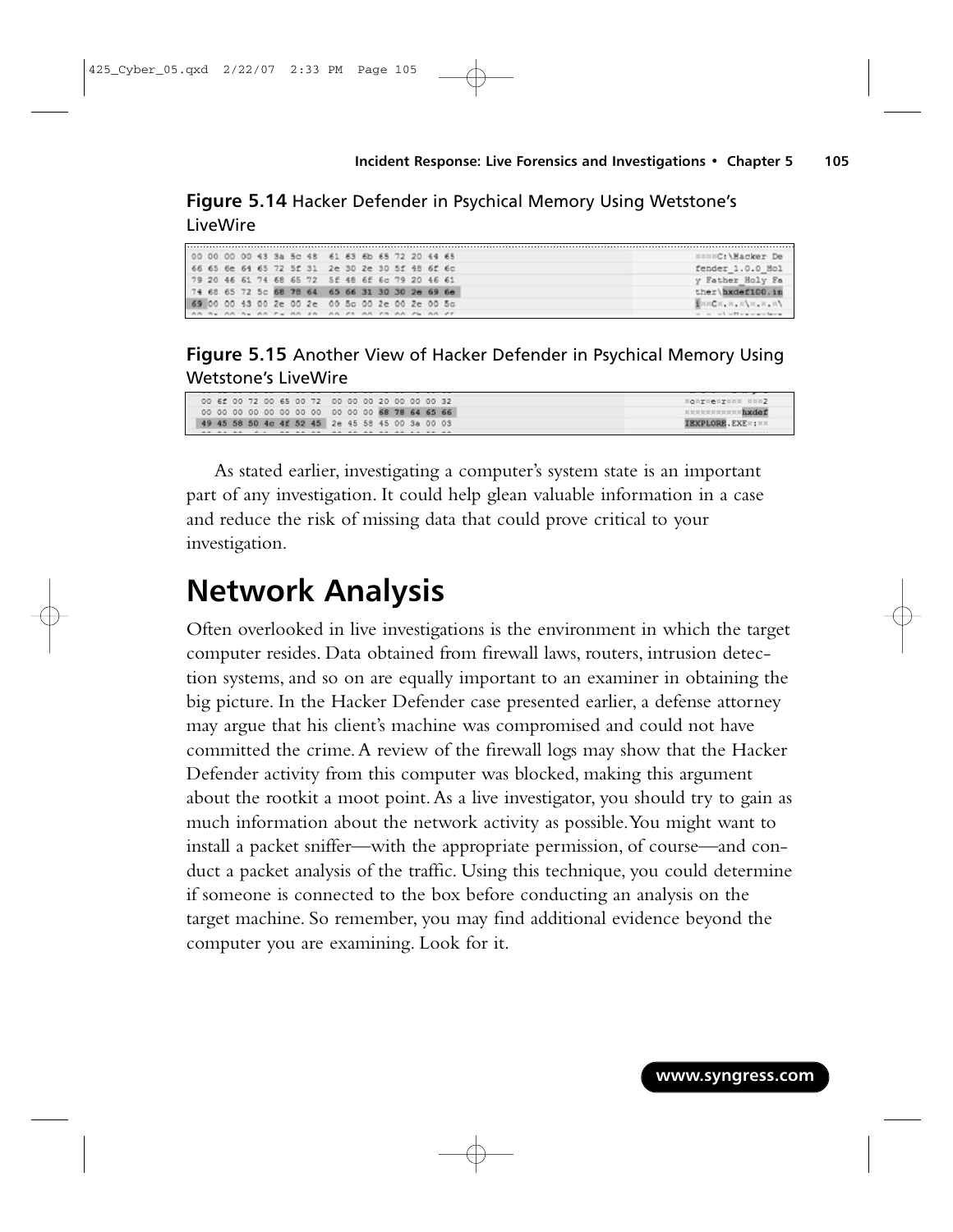## **Summary**

As we move forward, computer forensics as we now know it will change dramatically.The release of Microsoft's Vista will enable users to fully encrypt their hard drives.The use of virtual machines and virtual server farms are becoming more commonplace. Internet-based application servers will be harder for forensic examiners to physically collect.Additionally, Internet-based applications may generate diskless workstations, leaving the only evidence in physical memory. Finally, software vendors are starting to deploy a larger amount of software that securely deletes data because of identity-theft concerns. Because of these changes, and as I have pointed out in the examples in this chapter, I surmise that traditional forensics will become more impractical, and live investigations will become a necessity rather than a luxury.Traditional methodologies are becoming somewhat obsolete.The need to adopt a new way of conducting these types of investigations is essential. While we have shied away from touching the computer in order to prevent any changes, it is now obvious that there are times when an examiner must interact with a live computer in order to retrieve vital data. Under the circumstances described earlier, you should be able to provide a reasonable explanation to any judge or jury as to why live forensics was used in place of traditional methods. However, should none of these circumstances exist, it may be best just to pull the plug.

## **Special Thanks**

I would like to give thanks to my colleagues Christopher L.T. Brown and Chet Hosmer for their help with this chapter.Their wisdom and insight into incident response and network forensic issues were invaluable.

## **References**

Brown, Christopher L.T. *Computer Evidence Collection & Preservation.* Massachusetts: Charles River Media, Inc., 2006.

Chirillo, John. *Hack Attacks Revealed.* New York, John Wiley & Sons, Inc., 2001.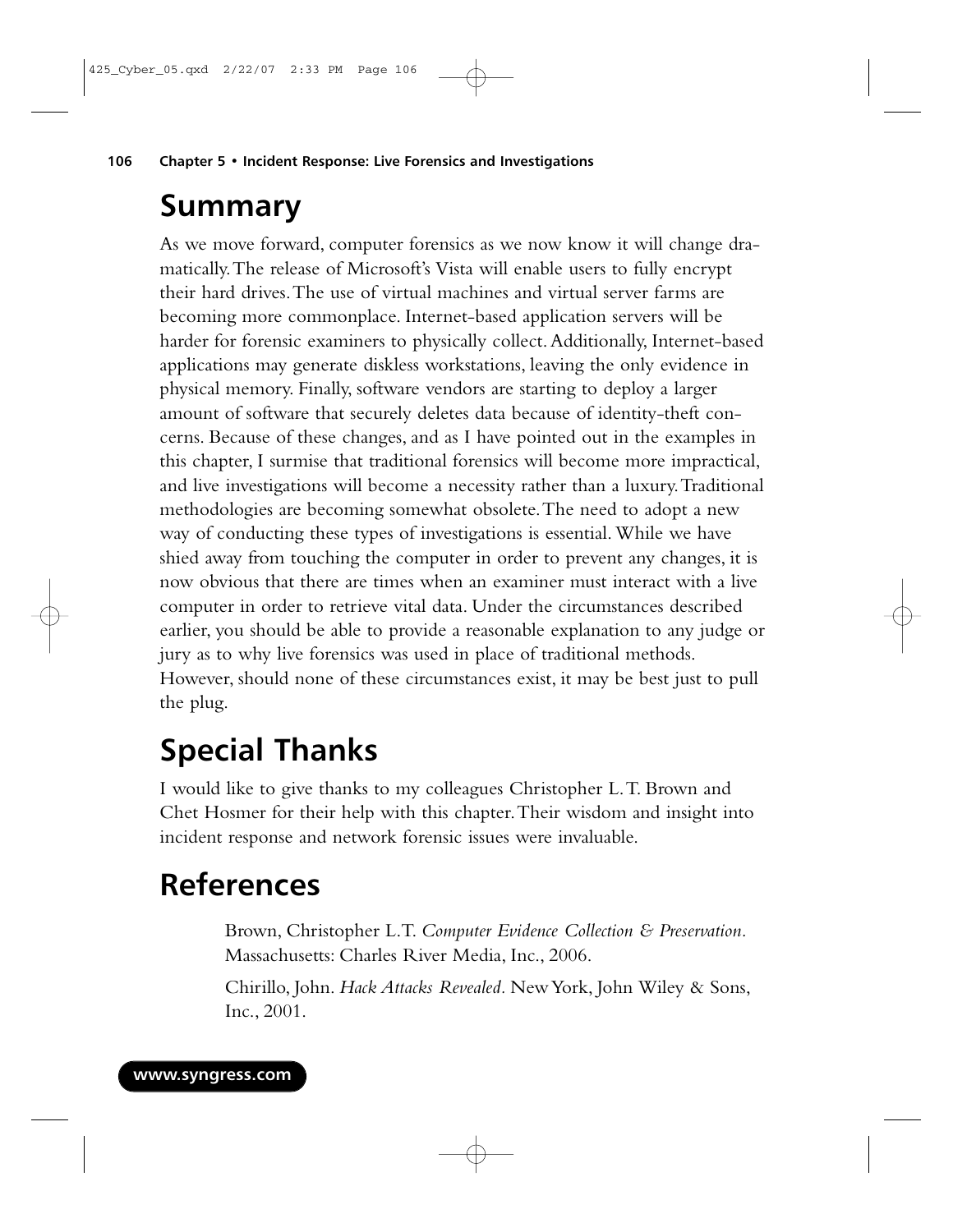Mandia, Kevin et al. *Incident Response: Investigating Computer Crime.* California: Osborne/McGraw-Hill, 2001.

McClure, Stuart *et al*. *Hacking Exposed: Network Security Secrets & Solutions.* California: Osborne/McGraw-Hill, 2001.

Szor, Peter. *The Art of Computer Virus Research and Defense.* New Jersey:Addison-Wesley, 2005.

## **Solutions Fast Track**

### Postmortem versus Live Forensics

- $\Phi$  In a live investigation, a system administrator can conduct an analysis remotely.
- Imaging large volumes can be a daunting task.
- □ Live forensics can be used to obtain data when encryption is in use.
- Capturing the contents of memory may provide you with the "missing link."

### Today's Live Methods

- A Pre-Deployed Agent is software that is installed onto the computer prior to an incident.
- □ A boot disk can be used to contact live investigations.

### Case Study: Live versus Postmortem

- Live investigations allow investigators to capture volatile information that would not normally be present in a postmortem investigation. This information can consist of running processes, event logs, network information, registered drivers, and registered services.
- Running services tell us the types of services that may be running on a computer.These services run at a much higher priority than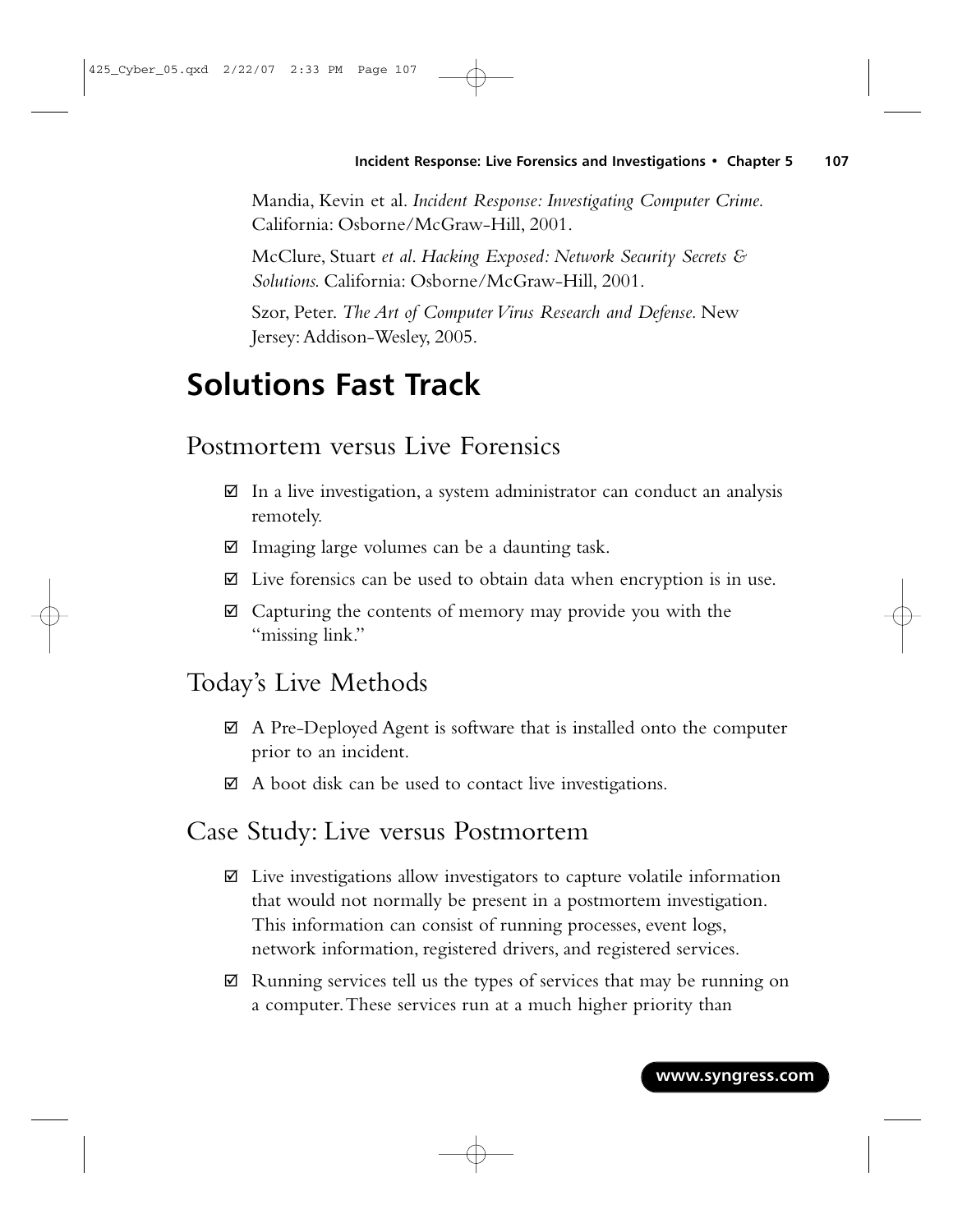#### **108 Chapter 5 • Incident Response: Live Forensics and Investigations**

processes, and many users are unaware that these services actually exist.

■ Viewing running processes with the associated open network ports is one of the most important features of analyzing the system state.To peek into a system and correctly assess what processes are running and what ports they may be using is critical when trying to perform an investigative triage.

### Computer Analysis for the Hacker Defender Program

- Hacker Defender hides files from the user.
- Rootkit artifacts can sometimes be found in physical memory.

#### Network Analysis

- □ You should look for evidence beyond the target computer.
- Understanding the network where the system resides can help you when conducting a live investigation.